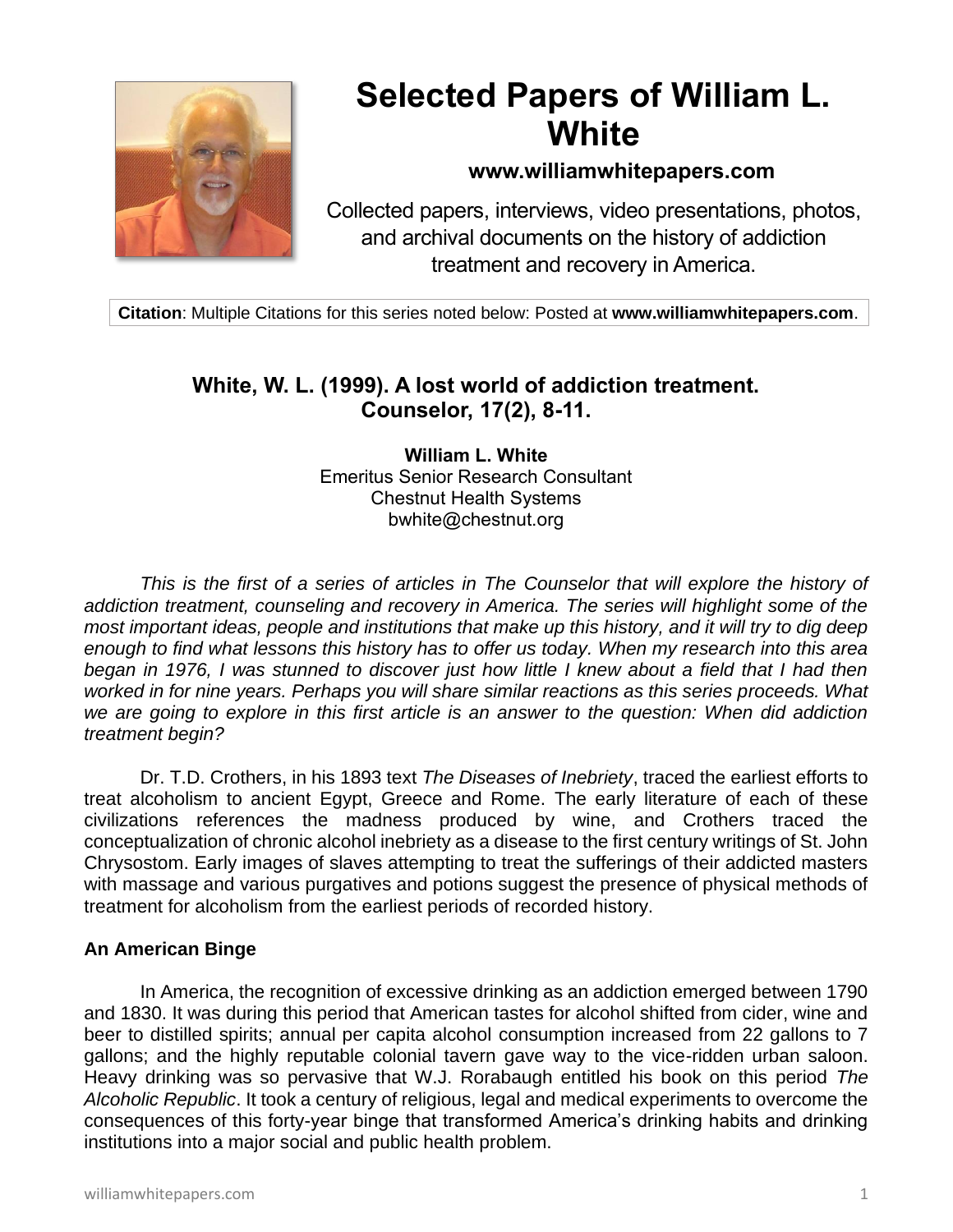# **Early Addiction Medicine: The Inebriate Asylums**

There were many types of institutions that shared responsibility for the care of the 19<sup>th</sup> century inebriate. Inebriates often found themselves in non-specialty institutions that could do little for their condition—places like jails, county farms, almshouses, water cure institutions, and insane asylums. The failure of these institutions to adequately control or rehabilitate the inebriate that led to calls for new approaches. Addiction treatment arose amidst competing claims of ownership of the alcohol problem by medicine, religion, law and business--influences that continue today.

 First, there was the rise of addiction medicine between 1780 and 1830. Medical leaders such as Dr. Benjamin Rush and Dr. Samuel Woodward began to conceptualize excessive drinking as an inherited or acquired disease. It was further declared that this newly conceptualized disease, christened *inebriety* (*alcoholism* wasn't coined until 1849), could and should be cured within special institutions set up for that purpose. From this new American view of chronic drunkenness grew research into the nature of inebriety and the establishment of medically-oriented inebriate asylums, beginning with the opening of the New York State Inebriate Asylum in 1864. Inebriate asylums emphasized physical causes of this disorder and utilized physical methods of treatment: drug therapies, aversion therapy, hydrotherapy, and electrical stimulation. Inebriates could be legally committed to such institutions for periods ranging from one year to "until the patient is cured."

#### **Temperance Reform: The Inebriate Homes**

The second branch of 19<sup>th</sup> century addiction treatment grew out of efforts to reform inebriates by enlisting their involvement in the growing American temperance movement. Temperance reformers, many of them recovering alcoholics, founded mutual aid societies-- Native American temperance societies, the Washingtonians, the recovery-focused fraternal temperance societies, and the reform clubs. Leaders within these societies were often the driving spirit behind the establishment of inebriate homes such as the Washingtonian Homes in Boston (1857) and Chicago (1863). Inebriate homes emphasized short voluntary stays and non-physical methods of treatment. Alcoholism recovery in most of these homes was viewed as a process of moral reformation.

 Most of these inebriate homes and asylums focused on the treatment of alcohol inebriety but began to treat addiction to drugs other than alcohol in the decades following the Civil War. Homes such as the DeQuincey Home and the Brooklyn Home for Habitués specialized in the treatment of narcotic addiction. In spite of significant differences in philosophy, the superintendents of the inebriate asylums and the managers of the inebriate homes came together in 1870 to found the American Association for the Cure of Inebriety and to establish the *Journal of Inebriety* (in 1876)--the first addiction-related professional association and first professional addiction treatment journal.

#### **The Urban Mission Movement**

The religious influence on the history of alcoholism treatment increased when Jerry McAuley opened the Water Street Mission in 1872. McAuley and his wife Maria, both *redeemed* alcoholics, birthed an urban mission movement that brought safe shelter and a message of hope to the skid row alcoholic. The weekly newspaper advertisements for the Water Street Mission said it all: "Everyone welcome, especially drunkards." McAuley and other alcoholic missionaries also played leadership roles in helping start some of the more religiously-oriented inebriate homes, most notably the New York Christian Home for Intemperate Men. McAuley's missions were the forerunners of the Salvation Army and other urban mission programs that would come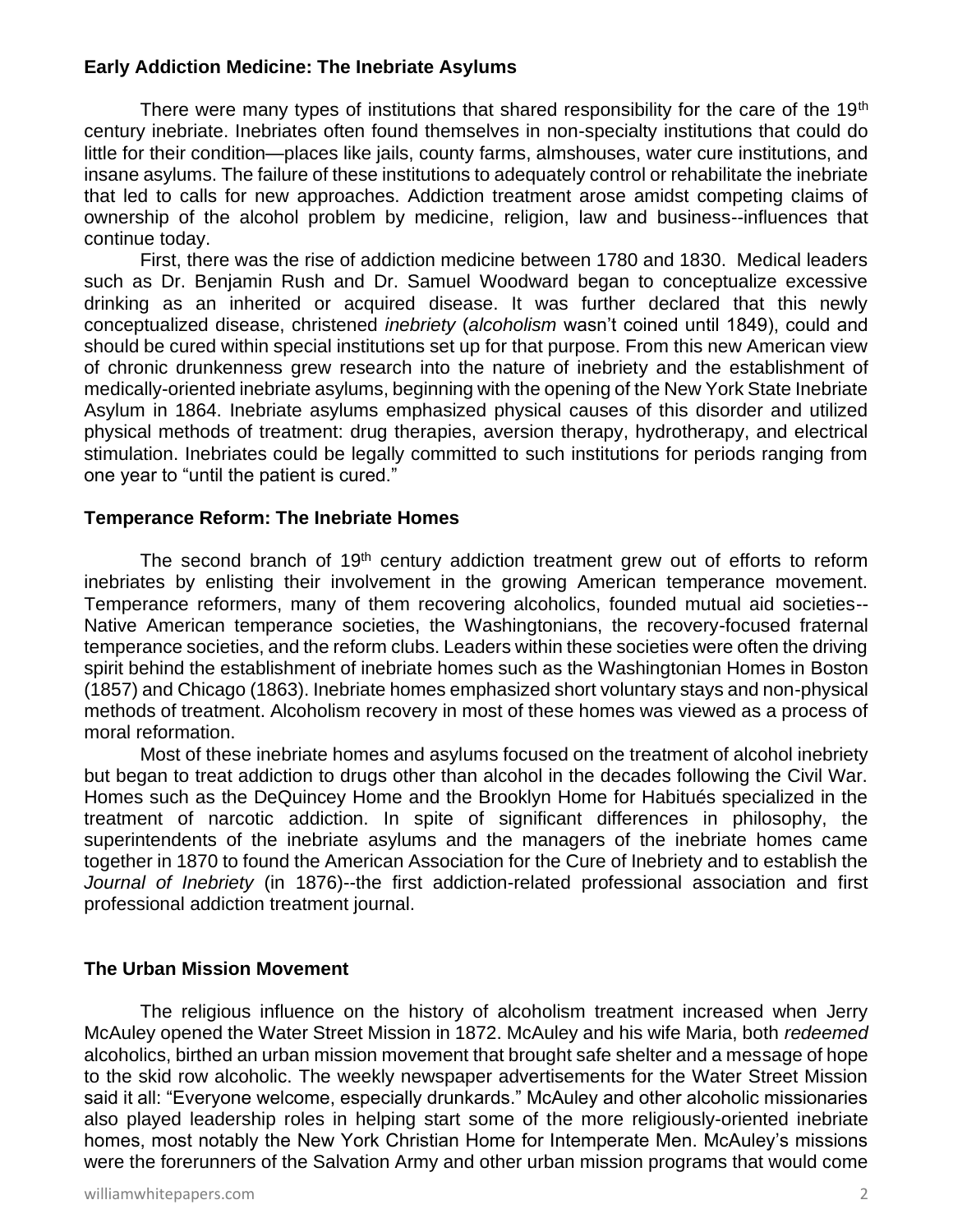to serve the special needs of the Skid Row alcoholic. The missions and religiously-oriented treatment institutions viewed recovery from addiction as a process of religious conversion--a process of spiritual rebirth.

# **Addiction Treatment Franchises**

The business branch of the  $19<sup>th</sup>$  century treatment industry offered two types of proprietary treatment. First, there were the private for-profit sanataria and addiction treatment institutes. Some of these, such as the Keeley Institutes, the Gatlin Institutes, the Neal Institutes, and the Oppenheimer Institutes, were franchised across the United States and made millionaires of their founders. There were many other local institutes that provided discrete detoxification and convalescence for affluent alcoholics and addicts. The home cures constituted the second type of proprietary treatment. A patent medicine industry that aggressively promoted alcohol-, opiumand cocaine-laced products, and that was responsible for the accidental addiction of many Americans, also began to offer its own bottled addiction cures in the second half of the 19<sup>th</sup> century. There were hangover cures and alcoholism cures--products like the Hay-Litchfield Antidote and Knights Tonic for Inebriates. There were even products like the White Star Secret Liquor Cure and The Boston Drug Cure for Drunkenness that were promoted to wives in the promise that the wives could cure their husbands' alcoholism by secretly placing the advertised product in their husbands' food or drinks. There were the various cures for the "drug habit" that could be purchased by mail order: the Richie Painless Cure, Morphina-Cure, Opacura, and Drug Crave Crusade. There were also home cures for *tobaccoism*: BACO-CURE, Nicotol, and Nix-O-Tine. The No-To-Bac company even claimed that their product could, at the same time it cured the tobacco habit, cure impotence. It seemed for a while that everyone was getting into the addiction cure business. Even Sears Roebuck & Company offered a 50 cent cure for the liquor habit and 75 cent cure the for morphine habit in its late 19<sup>th</sup> century mail order catalogues.

#### **The Collapse**

In 1890, the future of addiction treatment in America could not have looked brighter. Progress was being made in medicalizing and destigmatizing addiction to alcohol and other drugs. The number of inebriate asylums and homes was rapidly growing. The proprietary franchises and home cures were undergoing explosive growth (and profit). The treatment/reformation of inebriates was emerging as a professional specialty within the fields of medicine and religion. But by the early 1920s, most 19<sup>th</sup> century addiction inebriate homes and asylums and addiction cure business enterprises were gone or on the verge of collapse. Only a handful of these institutions survived into the modern era, and it would take another fifty years to rebirth a national network of professionally-directed addiction treatment institutions.

In the next article, we will detail those factors that led to the fall of America's first system of addiction treatment. We will explore how the demise of this system was so complete that most of us entering the field during the past thirty years were not even aware of its existence. We will explore which, if any, of the factors that led to the demise of 19<sup>th</sup> century treatment are part of the current threats to the character and future of addiction treatment in America. (And we will find out what was really in those bottled addiction cures!)

William White is the author of *Slaying the Dragon: The History of Addiction Treatment and Recovery in America,* from which this article is abstracted.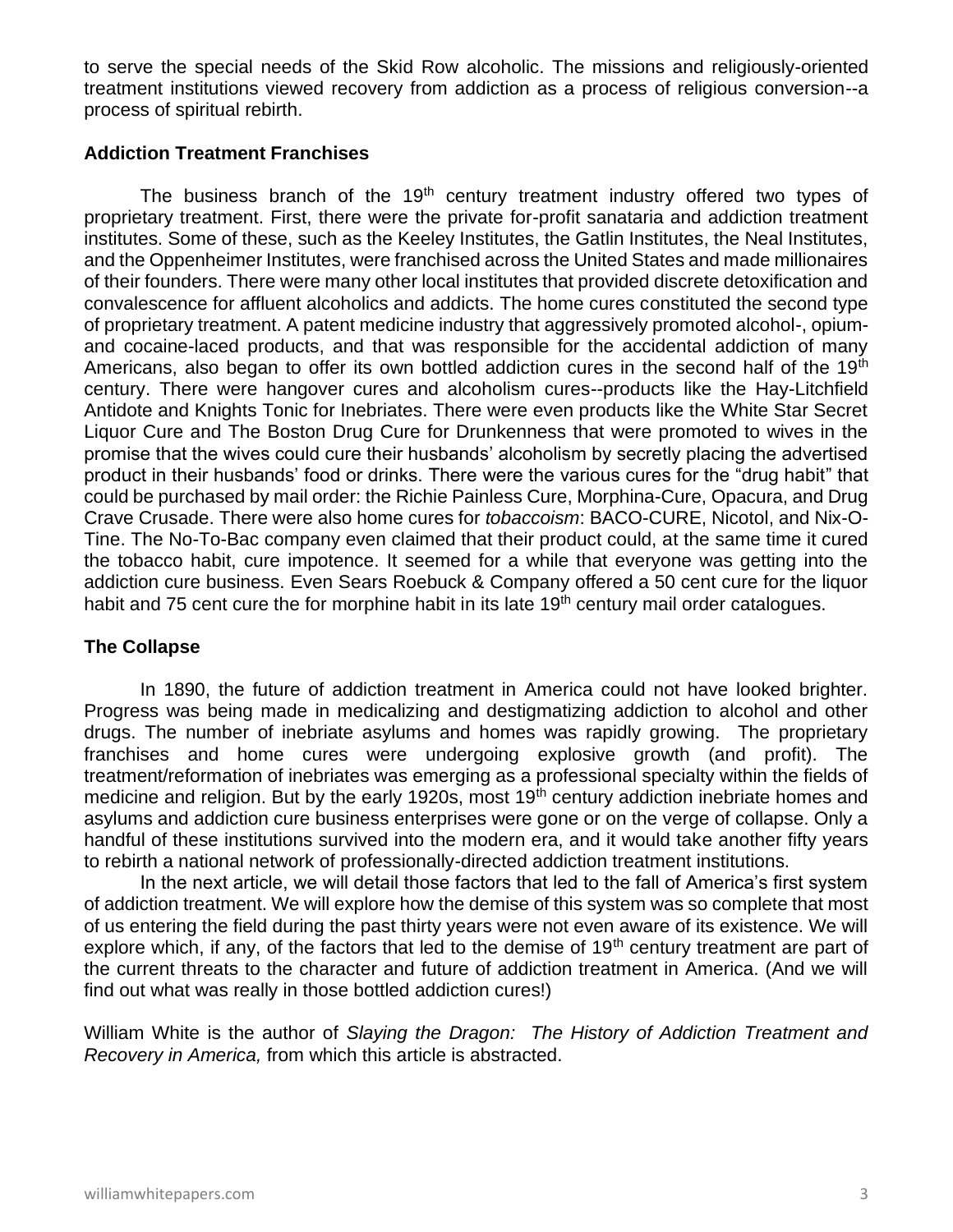- Baumohl, J and Room, R. (1987). Inebriety, Doctors, and the State: Alcoholism Treatment Institutions Before 1940. In: Galanter, M. Ed. *Recent Developments in Alcoholism*: Volume Five NY: Plenum Publishing.
- Bonner, A. (1967). *Jerry McAuley and His Mission.* Neptune, NJ: Loizeaux Brothers.
- Cherrington, E. (1920). *The Evolution of Prohibition in the United States.* Westerville, Ohio: The American Issue Press.
- Crothers, T.D. (1893). *The Diseases of Inebriety from Alcohol, Opium and Other Narcotic Drugs: Its Etiology, Pathology, Treatment and Medico-legal Relations.* NY: E.B. Treat, Publisher.
- Helfand, W. (1996). Selling Addiction Cures. *Transactions & Studies of the College of Physicians of Philadelphia Series* V, 43 (December), pp. 85-108.
- *Proceedings 1870-1875, American Association for the Cure of Inebriates* (1981). NY: Arno Press.
- Rorabaugh, W. (1979). *The Alcoholic Republic: An American Tradition.* Oxford: Oxford University Press.
- Rush, B. (1810). Plan for an Asylum for Drunkards to be called the Sober House, reprinted in Corner, G. Ed. (1948). *The Autobiography of Benjamin Rush.* Princeton: Princeton University Press.
- Rush, B. (1784). *An Inquiry into the Effect of Ardent Spirits upon the Human Body and Mind, with an Account of the Means of Preventing and of the Remedies for Curing Them* 8th rev. ed. (1814). Brookfield: E. Merriam & Co.
- White, W. (1998). *Slaying the Dragon: The History of Addiction Treatment and Recovery in America*. Bloomington IL: Chestnut Health Systems.
- Woodward, S.B. (1838). *Essays on Asylums for Inebriates* Worcester, MA. (Reprinted in Grob, G. Ed. *Nineteenth-Century Medical Attitudes Toward Alcoholic Addiction* NY: Arno Press, 1981).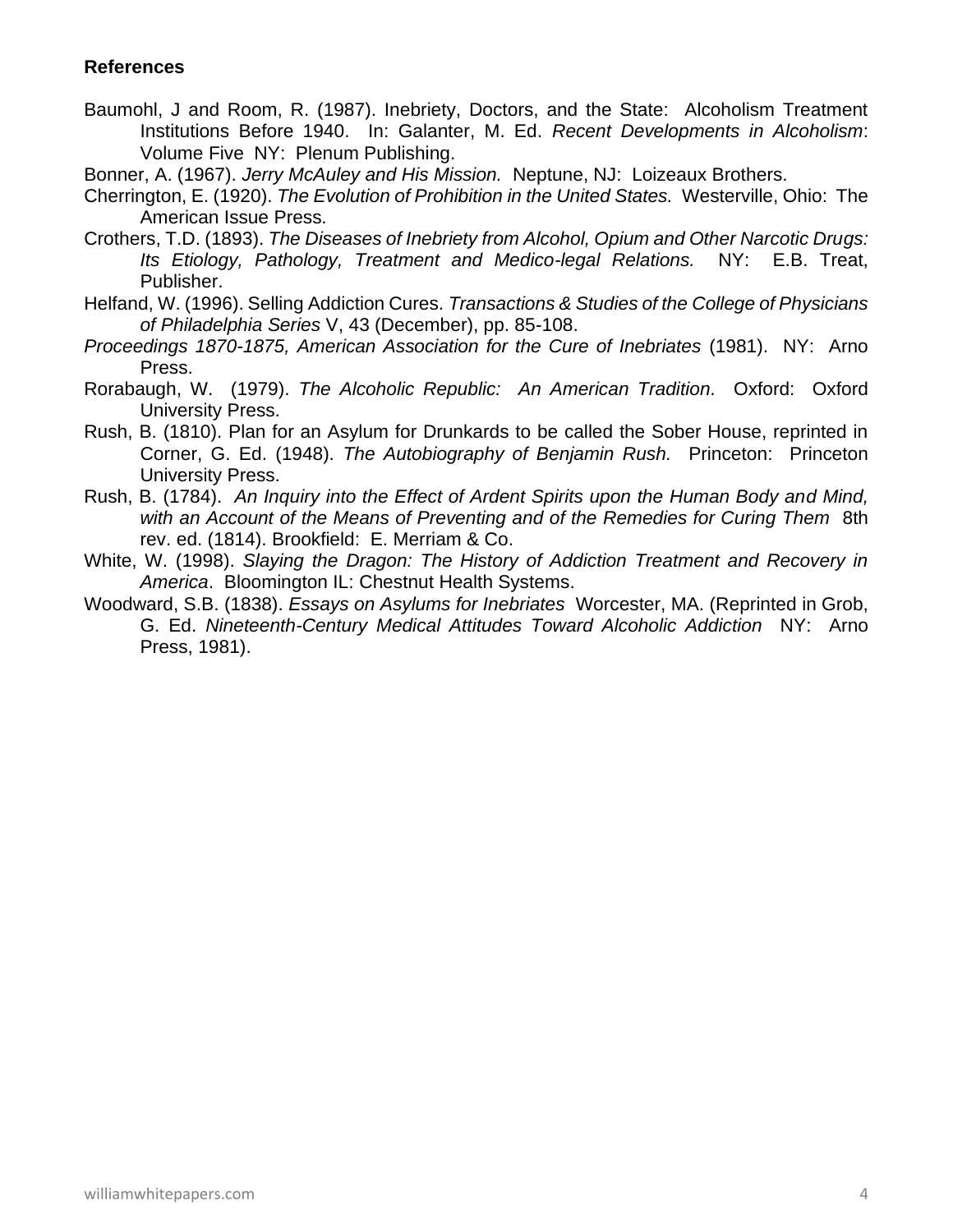# **White, W. L. (1999). A cautionary tale: The fall of America's first treatment institutions.** *Counselor, 17***(3), 3-10.**

#### William L. White

Many readers of *The Counselor* are likely aware that, in 1993, Parkside Medical Services Corporation ceased to exist as the largest national provider of addiction treatment services in the United States. The demise of Parkside and the demise or radical restructuring of many other addiction treatment providers was the consequence of an ideological and financial backlash that put the topic of managed care on the agenda of every addiction-related conference in the 1990s. What readers may not be aware of is that a similar collapse of addiction treatment occurred almost a century ago.

In the first article of this series, we explored the rise of an elaborate network of addiction treatment institutions in the  $19<sup>th</sup>$  century: the medically-oriented inebriate asylums, the temperance-influenced inebriate homes, the religiously sponsored urban missions and recovery homes, and the proprietary addiction institutes and bottled home cures for addiction. Forces within and outside the field of addiction treatment led to the demise of most of America's first network of addiction treatment providers. Where there were hundreds of treatment institutions in 1895, only a handful existed in 1925. This is the story of what happened.

# **Internal Threats**

There were many things that weakened the 19<sup>th</sup> century field of addiction treatment and rendered the field vulnerable to powerful threats that emerged unseen from the outside economic and political environment. Many of the first addiction programs in America imploded, unable to survive the excesses of their charismatic leaders. The field itself was fragmented into ideological camps that waged their battles not behind the closed doors of professional meetings but in the popular press. Inebriate asylums suffered from a long-term residential modality bias and were vulnerable to charges that their services were relevant to only the most severely afflicted. Addiction treatment methods were poorly developed and nearly all branches of the field eschewed the use of scientific methods to study the nature of inebriety and to evaluate treatment outcomes. As a result, some quite incisive ideas existed alongside some of the most harmful and ill-conceived--with no agreed upon method to separate the former from the latter. When the field then reached a point of being put under a cultural microscope, it had no scientific data to justify its existence. In the end, there was not an agreed upon core knowledge or core technology of addiction treatment that could sustain the field.

# **Ethical Breaches**

The field of addiction treatment came under increasing attack in the late 19<sup>th</sup> and early 20<sup>th</sup> centuries for breaches in ethical and professional conduct. There were highly publicized charges alleging medical incompetence, business fraud, misrepresentation of cure rates, excessive lengths of stay, aggressive solicitation of "refractory" (relapse) cases, patient abuses, and harmful treatments. Asylums and homes were charged with inadequate care. (A 1906 protest organized by patients of the Massachusetts Hospital for Dipsomaniacs and Inebriates ended with the criminal indictment of some of its staff.) The heads of the proprietary addiction cure institutes were bitterly attacked as financially motivated charlatans. In 1906, Samuel Hopkins Adams wrote an article in *Collier's Magazine* entitled "The Scavengers" in which he published the results of his laboratory tests of the patent medicine home cures for the alcohol and drug habits. The laboratory findings confirmed that the cures for alcoholism contained exceptionally high proof alcohol or such substitutes as opium or cocaine and that the morphine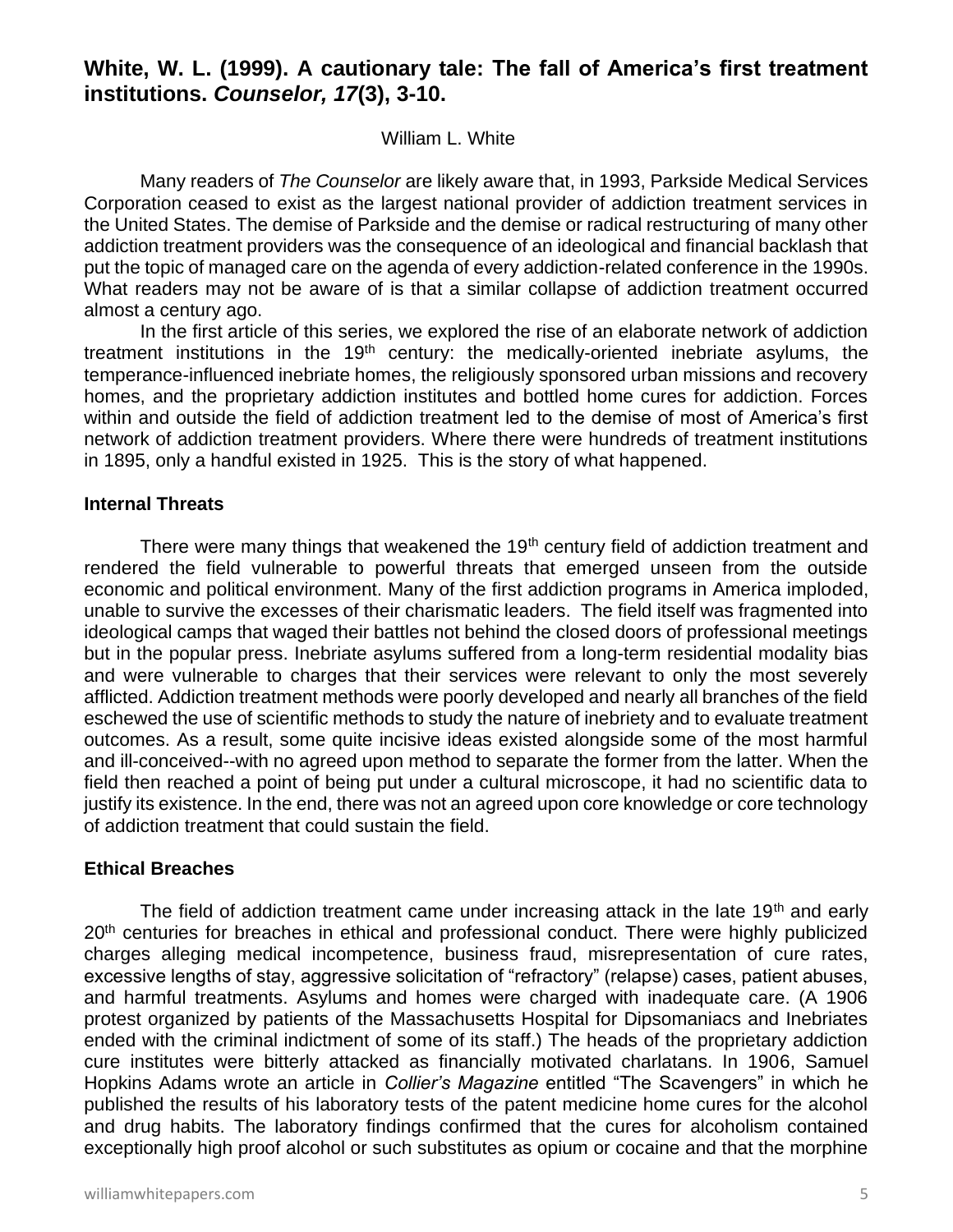addiction cures contained morphine, sometimes at higher doses than that which most addicts were accustomed. (Adams' articles so outraged the public that Congress passed the 1906 Pure Food and Drug Act, the provisions of which put out of business the most fraudulent of the home cures for addiction.) Exposés of ethical abuses damaged the reputation of 19<sup>th</sup> century treatment institutions and eroded broad public support for their continued existence.

# **Economic Threats**

Most of the 19<sup>th</sup> and early 20<sup>th</sup> century inebriate asylums and inebriate homes were supported financially by a combination of public funds (including some direct allocation of alcohol tax revenues), private philanthropy, and patient fees. Many programs closed during periods of economic depression when public funds were withdrawn and re-allocated to other areas, when philanthropic donations decreased, and when the admission of self-pay patients declined. These first treatment institutions were never able to establish a stable foundation of public or private funding to assure their existence through periods of widespread economic distress.

# **Political Threats**

If there was a single factor that led to the demise of the inebriate asylums and inebriate homes it was the demedicalization and criminalization of alcoholism and other addictions. The inebriate came to be defined as depraved rather than diseased at the same time that the definition of America's alcohol problem began to shift from a focus on the alcoholic to a focus on alcohol. Alcohol and other drugs became defined as the source of great social evil. Between 1890 and 1920 a new public policy vision gained prominence: let the existing inebriates die off and prevent a new generation of inebriates from being created by banning alcohol and other addictive drugs. And perhaps one of the best kept secrets in American history is just how well these early prohibition laws worked in reducing alcohol and other drug-related problems. Inebriate homes, asylums and proprietary institutes closed their doors in great numbers as alcohol-related problems and admissions to inebriate homes and asylums plummeted in the early years of national prohibition. (By the late 1920s most alcohol-related problems were again on the rise.)

# **Leadership**

In some ways the 19<sup>th</sup> century field of inebriety treatment simply died of old age. A group of physicians, clergy and reformed inebriates had birthed the field in the 1860s and 1870s and kept the field alive as they and it grew to maturity. Without any system of leadership development and any plan for leadership succession, there was simply not a body of men and women with the experience, the knowledge and the energy to face the threats posed to the field in the early 20th century. The field died in tandem with the death of its founding generation.

# **The Lessons of History**

The relevance and implications of this history to our current circumstances would seem to be clear. We must get ourselves ethically and clinically re-centered. We must carefully define a core technology of addiction treatment and practice only within the boundaries of that technology. We must begin to address the problem of leadership development and leadership succession as growing numbers of our founding generation leave us. We must rigorously monitor the external political and economic environment for threats that could either destroy the accessibility of addiction treatment or corrupt its essential character. We must begin to rebuild the grass roots movement that birthed us and re-instill the cultural belief in the very real potential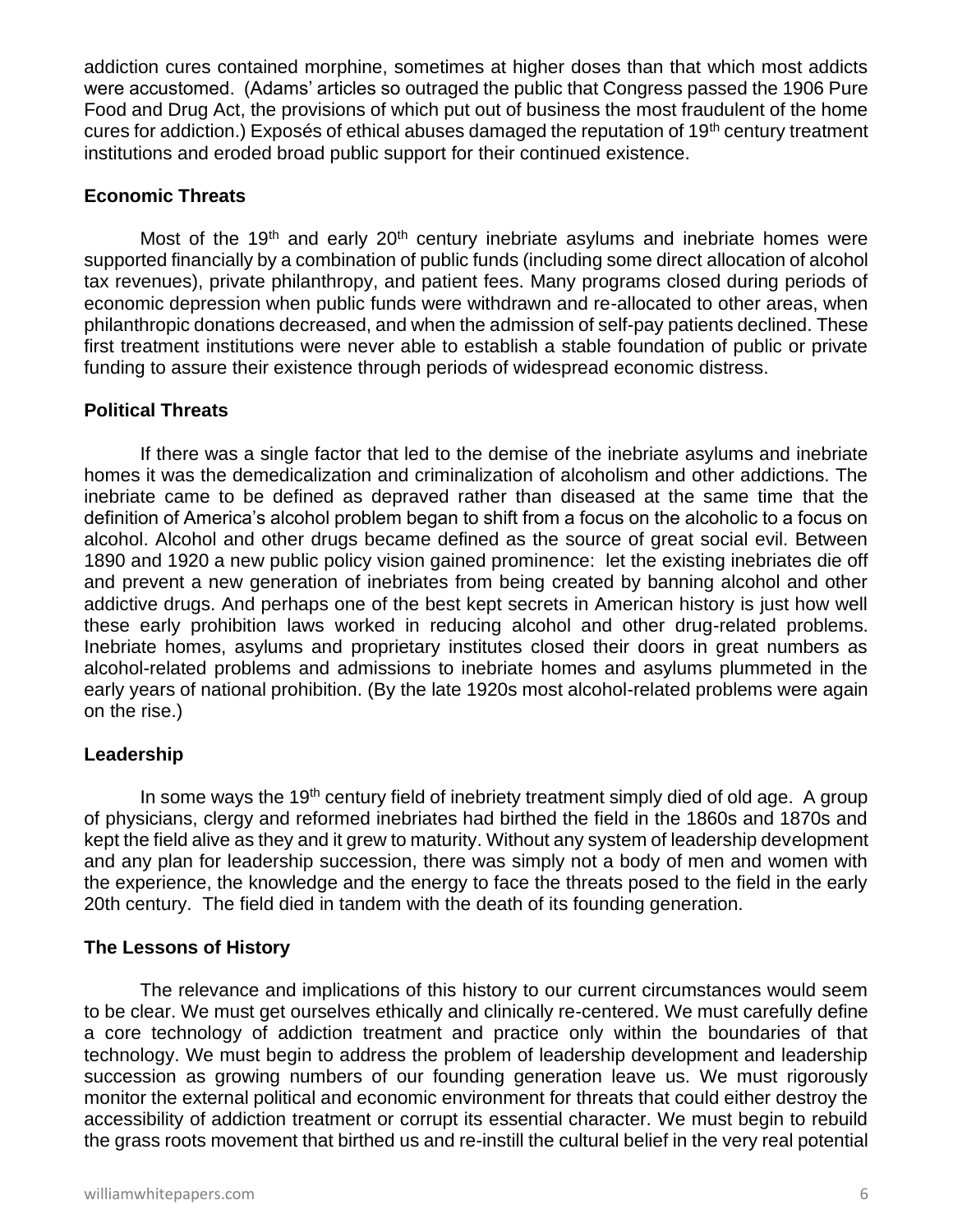for permanent recovery from addiction. We must not lose sight of the singleness of purpose out of which we were born: the delivery of a message of hope to suffering addicts and their families.

There is a transformative power that lies at the heart of this field--a power we have all witnessed but that sometimes is lost in the pomp, paper and procedures that fill our professional lives. If any part, or all, of our field ever collapses, it is that power that will be rediscovered in the future. And it is that power with which we must continually align ourselves.

William White is the author of *Slaying the Dragon: The History of Addiction Treatment and Recovery in America,* from which this article is abstracted.

- Adams, S. (1906) The Scavengers. *Collier's Weekly,* September 22, pp. 112-113. (Reprinted Series)
- Burnham, J. (1968). New Perspectives on the Prohibition "Experiment" of the 1920s. *Journal of Social History,* II: 51-68.
- Moore, M. (1992) Actually, Prohibition Was a Success. In: Evans, R. and Berent, *Drug Legalization: For and Against*. La Salle, IL: Open Court.
- Musto, D. (1973). *The American Disease: Origins of Narcotic Controls*, New Haven: Yale University Press.
- Pollock, H. and Furbush, E. (1917). Insane, Feebleminded, Epileptics and Inebriates in Institutions in the United States. *Mental Hygiene*. 99: 548-566 (January 1).
- Stoddard, C. (1922). What of the Drink Cures? *Scientific Temperance Journal,* September, pp. 55-64.
- Tracy, S. (1992). *The Foxborough Experiment: Medicalizing Inebriety at the Massachusetts Hospital for Dipsomaniacs and Inebriates Ph.D. Dissertation*. University of Pennsylvania.
- White, W. (1998) *Slaying the Dragon: The History of Addiction Treatment and Recovery in America*. Bloomington, IL: Chestnut Health Systems.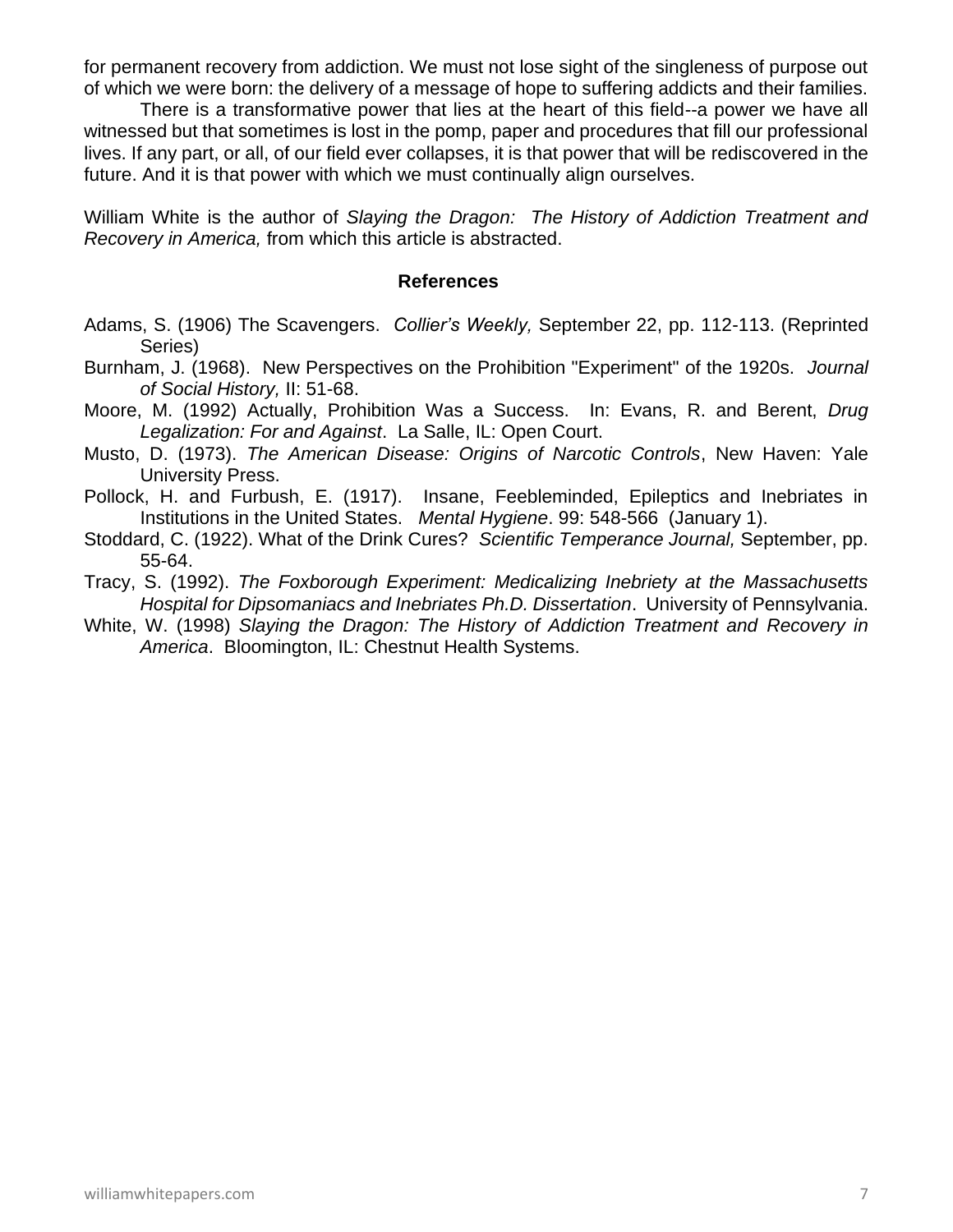# **White, W. L. (1999). First do no harm: Iatrogenic effects of early addiction treatment.** *Counselor, 17***(4), 9-12.**

#### William L. White

#### *Third in a series on the history of addiction treatment, counseling, and recovery in America.*

Iatrogenic means physician-caused, or treatment-caused, harmca reminder that wellintended helping interventions may have unforeseen and harmful consequences. The word is often used in the addictions literature to refer to drug addictions that grew out of the use of narcotics and other psychoactive drugs in the course of medical treatment. But there is another potential application of this term: the inadvertent harm that has been done to alcoholics and addicts in the name of helping them overcome their addictions. This article will explore some of the most invasive and harmful things that have been done to addicts in the name of treatment.

One is forced to pause in amazement when reflecting on the number and variety of "cures" for alcoholism and other addictions, ranging from the disgusting to the whimsical. Alcoholics have been forced to drink their own urine (or wine in which an eel had been suffocated) and surreptitiously dosed with everything from mole blood to sparrow dung, all in the name of treatment.

Alcoholics have been subjected to the "Swedish treatment," in which everything they consumed and even their clothes and bedding were saturated with whiskey. Alcoholics have been put on every manner of dietary treatment, including the apple, salt, grape, banana, onion, and watermelon cures. And alcoholics have been asked to consume natural substances, from gold and iron to bark, that were thought capable of quelling their appetite for alcohol.

While the recounting of such treatments can elicit grimaces of disgust or smiles of wonder, there is a much more serious side to this story.

#### **Harm in the Name of Good**

Harm done in the name of good is an enduring theme in the history of addiction treatment. Even Dr. Benjamin Rush, who is deservedly called the father of the American disease concept of alcoholism, treated alcoholism with methods that included blistering, bleeding, switching alcoholics from distilled spirits to wine and beer (or opium), and unknowingly poisoning alcoholics with prodigious quantities of the mercury-laden calomel.

Treatment practitioners of the 19<sup>th</sup> century regularly treated alcoholics and addicts by prescribing alcohol, narcotics, cannabis, sedatives, stimulants, and hallucinogens. Some of these practices are remarkable in light of subsequent knowledge. There was Dr. J.B. Bently, who in the 1870s and 1880s prescribed cocaine by the pound as a treatment for alcohol and morphine addiction and reported, as a testament to the cocaine's effectiveness, that his patients were requesting additional quantities of cocaine and that they had completely lost their appetite for alcohol and morphine.

There was Dr. J.R. Black who recommended in an 1889 medical journal article that alcoholics be medically addicted to morphine in the belief that morphine was cheaper and less physically devastating and rendered the alcoholic less socially obnoxious. There were "bromide sleep treatments" recommended in the treatment of narcotic withdrawal in spite of reports that 20% of patients died during the procedure. There was the physician who, noting that alcohol intake decreased among his patients suffering active stages of gonorrhea, recommended medically infecting alcoholics with gonorrhea as a way to save the expense of sanatarium treatment.

In the early  $20<sup>th</sup>$  century alcoholics and addicts were included, along with the mentally ill and developmentally disabled, within mandatory sterilization laws. Sterilization was thought to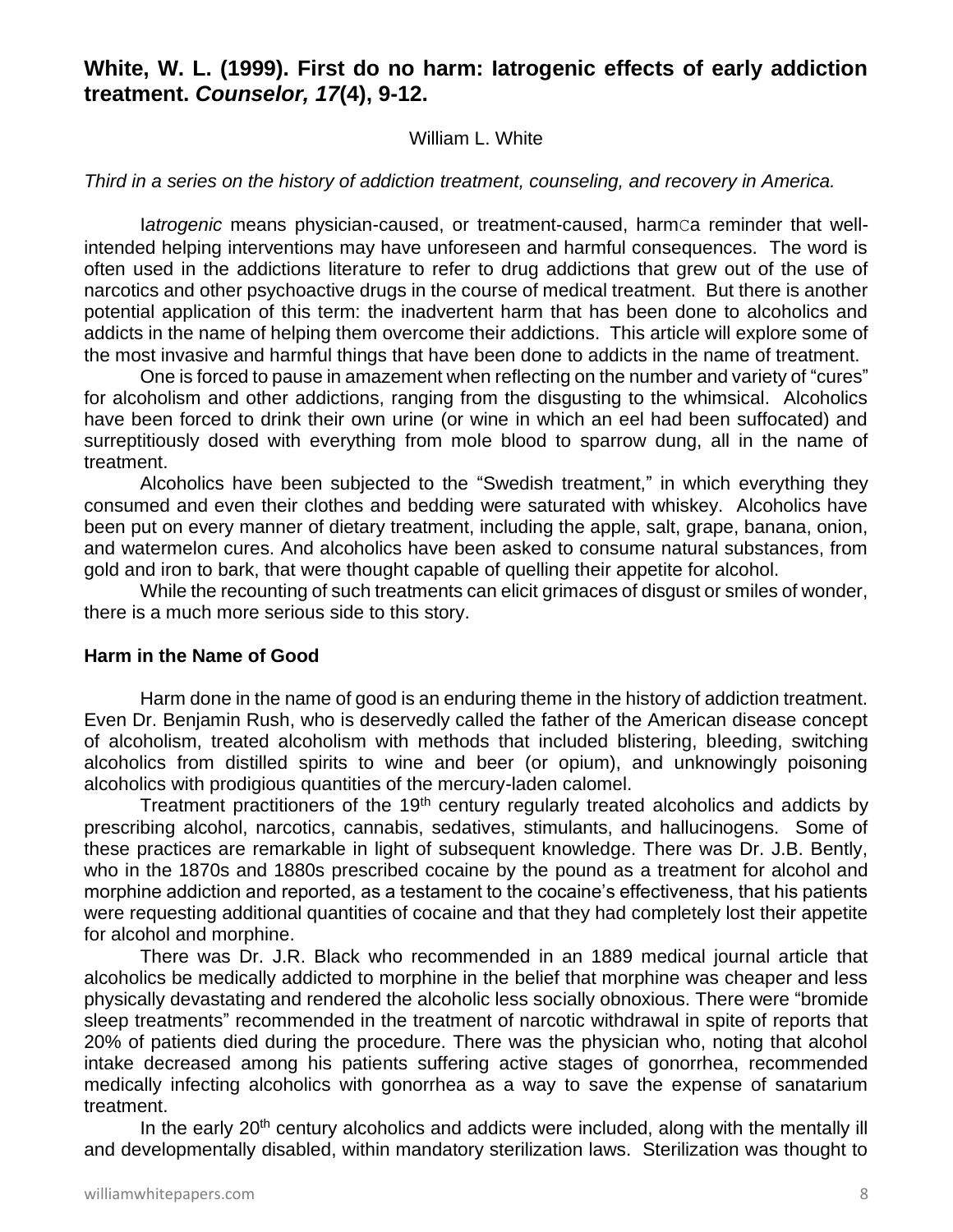not only prevent the breeding of degenerate alcoholic progeny but to also reduce the underlying physical causes of alcoholism. The coerced sterilization of alcoholics continued into the mid-20th century. Other early 20<sup>th</sup> century therapies prescribed for alcoholism and other addictions that proved ineffective or injurious included "serum therapies" that involved raising blisters on the addict's skin, withdrawing the serum from the blisters, and then repeatedly injecting this serum into the addict during withdrawal. There were also withdrawal therapies in the 1930s utilizing substances that could induce psychoses of up to two months duration.

For the first half of the 20<sup>th</sup> century, alcoholics and addicts were indiscriminately exposed to whatever was in vogue within the broader arenas of medicine or psychiatry. The 1940s and 1950s witnessed addiction treatments that included the use of electroconvulsive and insulin shock therapies as an aid to addict withdrawal and the experimental use of psychosurgery (the prefrontal lobotomy) as a treatment for alcoholism and narcotic addiction. Some alcoholics commended the latter, reporting that, following the surgery, they could get twice as tight on half the liquor.

This same period also saw the use of apomorphine and socinylcholine to induce an aversion to narcotics. The latter, when paired with drinking, produced an aversion to alcohol by temporarily paralyzing the respiratory system and inducing the terror of suffocation. The 1950s also witnessed the use of methamphetamine as a medically prescribed substitute for alcohol and heroin. The latter substitution served as a petri dish for the subsequent growth of a methamphetamine injection subculture.

# **The Lessons of History**

It is easy to look back with condescension insight at the practice of treating morphine addiction with cocaine or alcoholism with practically every other psychoactive drug. It is easy to look back with self-righteous outrage at the mandatory sterilization of alcoholics or their being blistered, bled, and subjected to invasive interventions from psychosurgery to shock therapies.

But what stands out for me is that the invasiveness and harmfulness of these interventions were not visible in their own time. History demands that we each ask how future specialists in addiction treatment will evaluate our own era. Who within our own period will future historians call the healers, and who will they castigate as the hustlers and charlatans?

What harm done in the name of good exists today in the field of addiction treatment? History tells us that, to differing degrees, we all suffer from temporal blindness. This history calls for clinical humility and a continual pledge to follow the first of all ethical mandates: First do no harm.

#### *Next: America's first addiction counselors.*

William White is the author of *Slaying the Dragon: The History of Addiction Treatment and Recovery in America,* from which this article is abstracted.

- Bentley, W. (1880). Erthroxylon coca in the opium and alcohol habits. *Detroit Therapeutic Gazette* 1:253-254.
- Black, J. (1889). Advantages of substituting the morphia habit for the incurably alcoholic. *The Cincinnati Lancet-Clinic,* 22:538-541.
- Bloomberg, W. (1939). Treatment of chronic alcoholism with amphetamine (benzedrine) sulfate. *New England Journal of Medicine,* 220:129.
- Church, A. (1900) The treatment of the opium habit by the bromide method. *New York Medical Journal* 71:904.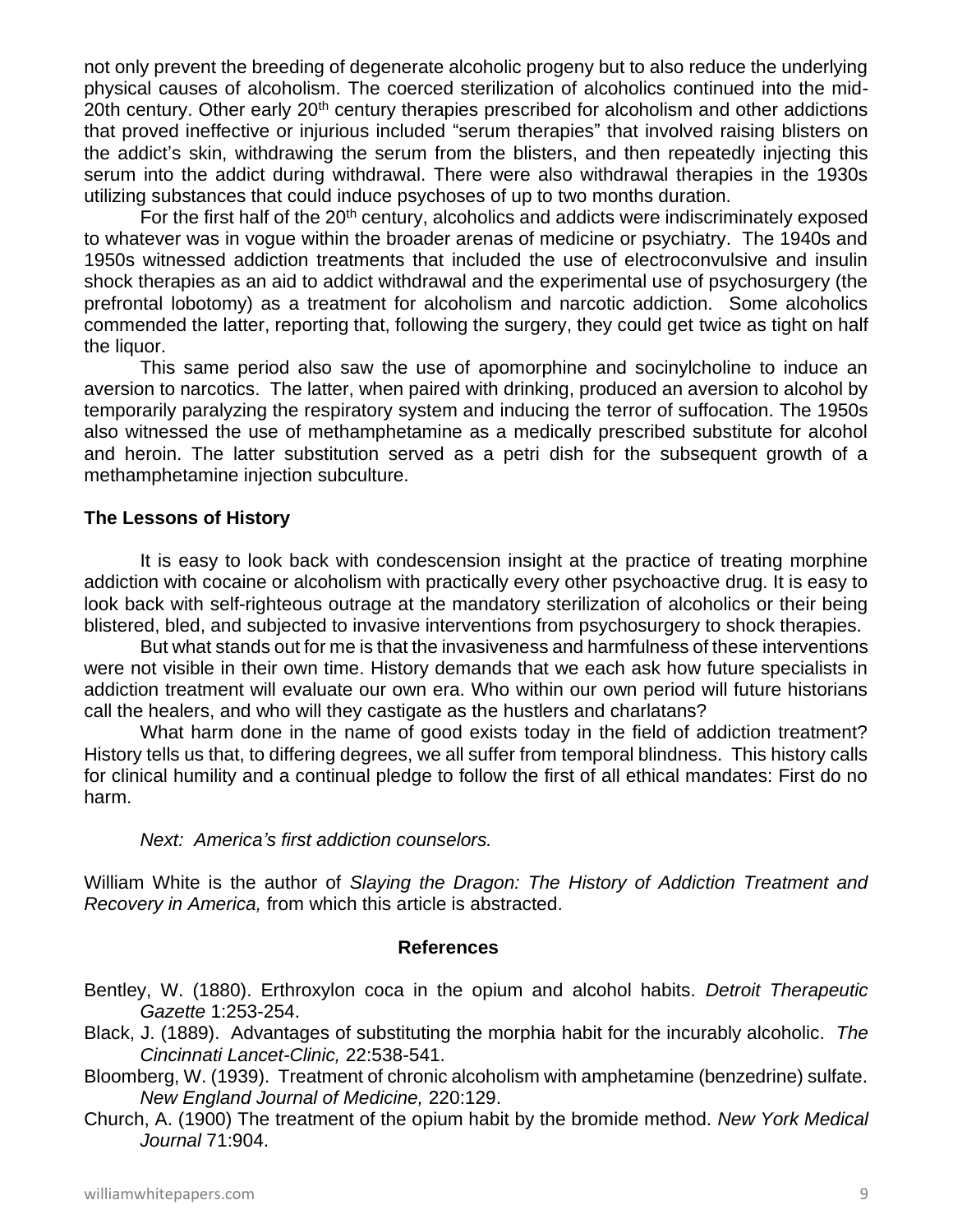- Kleber, H. and Riordan, C. (1982). The treatment of narcotic withdrawal: A historical review. *Journal of Clinical Psychiatry* 43(6):30-34.
- Kolb, L. and Himmelsbach, C. (1938). Clinical studies of drug addiction: A critical review of the withdrawal treatment with method of evaluating abstinence syndromes. *American Journal of Psychiatry* 94:759-797.
- Madill, M, Campbell, D., Laverty, S., Vandewater, S. (1965). Aversion treatment of alcoholics by succinylcholine-induced apneic paralysis: An Analysis of early changes in drinking behavior. *Quarterly Journal of Studies of Alcohol*, 26:684-685.
- Mason, T. and Hambry, W. (1948). Relief of morphine addiction by prefrontal lobotomy. *Journal of the American Medical Association,* 136:1039.
- Musto, D. (1985, October). Iatrogenic addiction: The problem, its definition and history. *Bulletin of the New York Academy of Medicine,* 61, 2nd Series, pp. 694-705.
- Pittman, B. (1988). *AA: The Way It Began.* Seattle, Washington: Glen Abbey Books.
- Reddish, W. (1931) The treatment of morphine addiction by blister fluid injection. *Kentucky Medical Journal*, 29:504.
- Rush, B. (1814) *An Inquiry into the Effect of Ardent Spirits upon the Human Body and Mind, with an Account of the Means of Preventing and of the Remedies for Curing Them* 8th rev. ed. Brookfield: E. Merriam & Co.
- Talbot, B., Bellis, E. and Greenblatt, M. (1951). Alcoholism and lobotomy. *Quarterly Journal of Studies of Alcohol,* 12(3):386-394.
- Thigpen, F.B. Thigpen, C.H. and Cleckley, H.M. (1955). Use of electric-convulsive therapy in morphine, meperidine, and related alkaloid addictions. In Podolsky, E., Ed., *Management of addictions.* NY: Philosophical Library. pp. 383-393.
- White, W. (1998) *Slaying the Dragon: The History of addiction treatment and recovery in America*. Bloomington, IL: Chestnut Health Systems.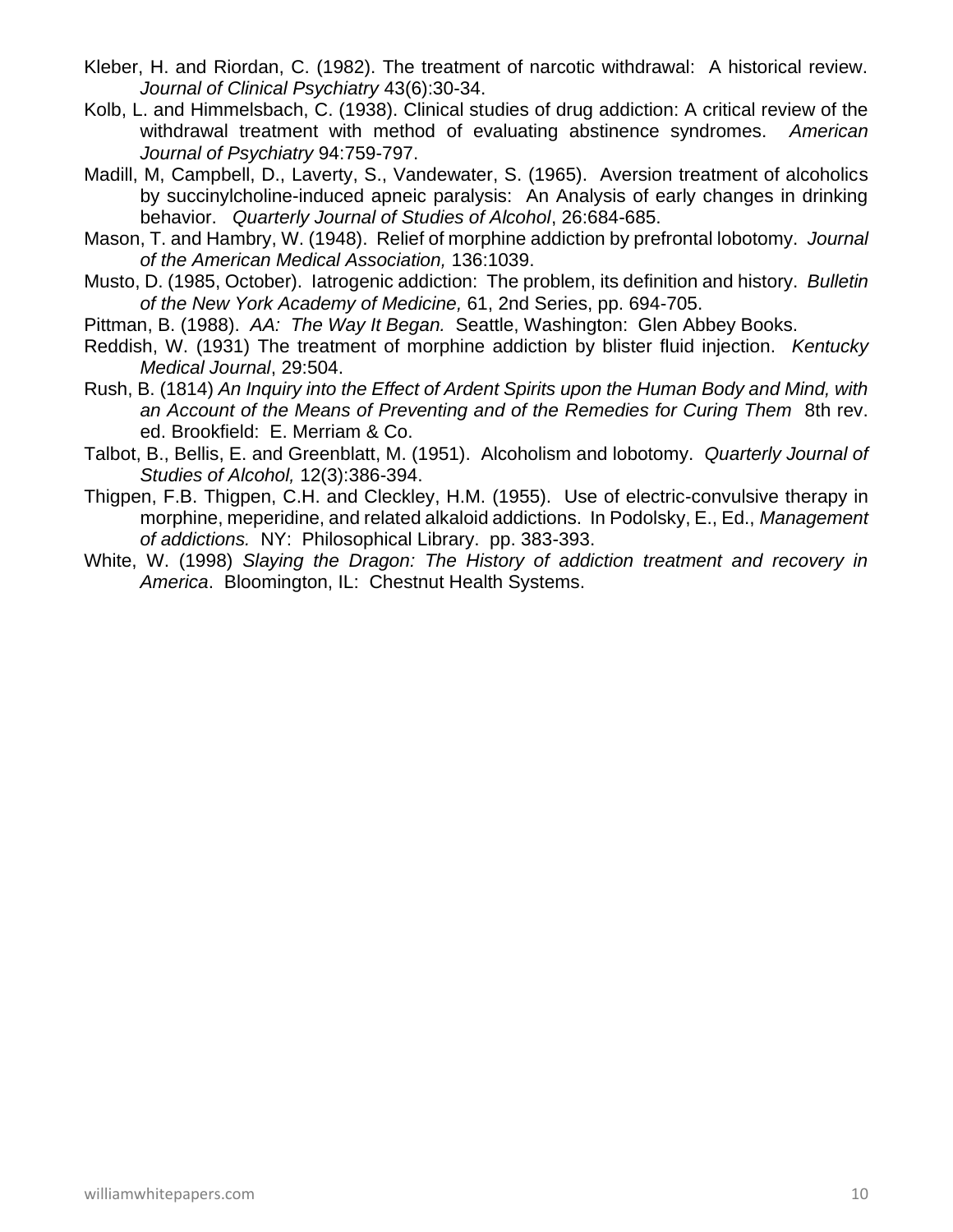# **White, W. L. (1999). The first addiction counselors.** *Counselor, 17***(5), 8-10.**

## William L. White

## *Fourth in a series on the history of addiction treatment, counseling, and recovery in America.*

In the first three articles of this series, we explored the origins of addiction treatment in America; the rise and fall of 19<sup>th</sup> century inebriate homes, asylums and proprietary addiction cure institutes; and some of the unusual, often harmful things that have been done in the name of treating alcoholism and other addictions.

In this article, we will look at the beginning of addiction counseling in America, focusing not on the first use of the counselor title or first formalized role of addiction counselor but rather on when the core functions of addiction counseling began.

#### **Native American Temperance Organizers**

The first individuals in America who devoted themselves almost exclusively to carrying a message of hope for personal recovery from alcoholism were 18<sup>th</sup> and early 19<sup>th</sup> century Native Americans who led cultural revitalization movements following their own personal reformation.

Papoonan (Unami Delaware), Samson Occom ( Mohegan), Kah-ge-ga-gah-bowh (Ojibway), Kenekuk (the Kickapoo Prophet), and Handsome Lake (Seneca) were among the Native American temperance leaders who, following their own near-death experiences with alcohol, brought a prophetic message about its role in the personal and cultural destruction of Native Peoples. They attacked alcohol as "fools water" or "the Devil's spittle."

Other Native leaders, such as the Delaware Prophet and the Miami chief, Little Turtle, launched total abstinence movements after experiencing visions that Native Peoples would be destroyed if they followed the White man's drinking practices.

It is in Native America that we find one of the first anti-alcohol tracts aimed at drinkers (Samson Occom's 1772 *Address to His Indian Brethren)*, one of the earliest American accounts of personal recovery from alcoholism (William Apess' 1829 *A Son of the Forest*), and the first individuals who devote themselves to providing personal counsel on alcohol problems and organizing sobriety-based support structures ("circles"). These support meetings used speeches, walking, singing, chanting, dancing and cathartic weeping as rituals of recovery from alcoholism. Native leaders used their own recovery from alcoholism as a springboard to launch messianic cults founded on radical abstinence from alcohol and a return to Native traditions.

#### **Temperance Missionaries**

The increase in annual per capita alcohol consumption from 22 gallons to 7 gallons between 1780 and 1830 produced a dramatic rise in alcoholism and a search for personal solutions to drinking problems. It was during this early period of the American temperance movement that temperance workers sought to counsel alcoholics to moderate their drinking by shifting from drinking distilled spirits to wine and beer.

These temperance workers were among the first to specialize in trying to use education and emotional appeal to influence the alcoholic's drinking habits. Some of these workers were themselves recovering alcoholics who used their work in the temperance movement and faceto-face contact with other "hard cases" to strengthen their own recovery. The failure of many alcoholics to moderate their drinking, in spite of repeated pleas and the growing presence of recovering alcoholics in the temperance movement, helped shift the philosophy of this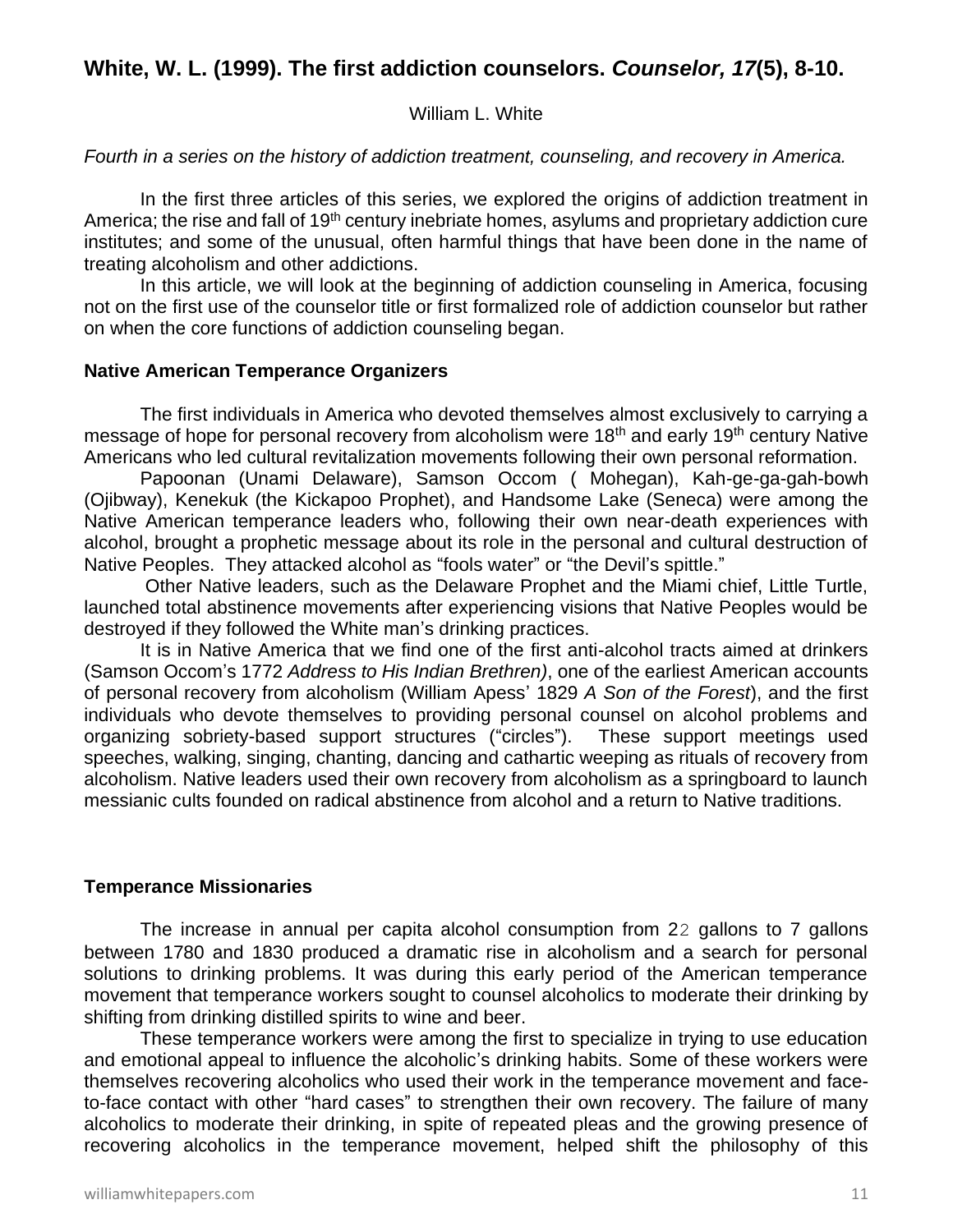movement between 1825 and 1850 from that of a pledge of moderation (no distilled spirits) to one of total abstinence from all alcohol.

Between 1830 and 1890, a significant number of individuals turned their own experience of alcoholism and their story of recovery into a professional credential that qualified them to work as temperance organizers or speakers. They were paid either by local temperance societies or from collections taken from the audiences who heard them speak.

Local alcoholic mutual-aid societies sprang up in the 1830s, and men like J.P. Coffin took to the professional lecture circuit to reach other alcoholics. After 1840, these organizers and speakers were drawn primarily from the three dominant  $19<sup>th</sup>$  century support structures organized by and for alcoholics: the Washingtonian societies, the fraternal temperance societies, and the reform clubs.

# **Battling Their Own Craving**

John Hawkins and John Gough were among the most famous professionals who emerged from the Washingtonian Movement, J.K. Osgood, Dr. Henry Reynolds, and Francis Murphy were among the best known reform club organizers. These individuals worked full time organizing support groups for alcoholics, used their gift for charismatic speech to motivate alcoholics to take the pledge, provided personal counsel to alcoholics and their family members as they moved from town to town, and used prolific correspondence to bolster alcoholics' resolve to sustain their sobriety.

Some of those recovering alcoholics who dedicated their lives to reforming other alcoholics they met on the temperance lecture circuit were not affiliated with the major mutual aid societies. There was a high casualty rate among solo practitioners like Luther Benson and Edward Uniac, who tried to use their speeches to other alcoholics while on the lecture circuit to quell their own unrelenting cravings for alcohol.

Uniac unsuccessfully battled his own raging appetite for alcohol while trying to carrying a message of hope to other alcoholics. He signed pledges after each drunken debauchery and used his own falls to illustrate the devilish power of alcohol. In 1870 at age 37, he died of an overdose of whiskey, sleeping powders, and opium in 1870 following what was considered a successful temperance lecture tour. In 1879, Luther Benson, who often drank before (and binged after) his famed temperance speeches, penned the history of his own repeated failures to sustain sobriety. His autobiography, *Fifteen Years in Hell*, was written from a locked ward of the Indiana Asylum for the Insane. The lives of Uniac and Benson affirmed what has been an enduring lesson within the profession of addiction counseling: Service work with other addicts cannot by itself ensure one's own recovery.

#### **Use of Recovered Persons**

Although there were not formal "counselor" roles in the 19<sup>th</sup> century inebriate homes and asylums, we find evidence of many counseling functions. The philosophy of "moral suasion" in the inebriate homes was to a great extent the use of a personal relationship to encourage, educate, and advise alcoholics and addicts on the process of recovery. The medium for this influence can be found in the use of formal lectures to residents and one-on-one meetings between residents and the superintendent or chaplain of the institution.

A point of major controversy in 19<sup>th</sup> century addiction treatment was the use of recovered alcoholics in institutions. Washingtonian-style inebriate homes often used recovered alcoholics as managers and aides, and some of the proprietary addiction treatment institutes (such as the Keeley Institutes) relied primarily on recovered alcoholics and recovered narcotic addicts to work as physicians and personal attendants.

Inebriate asylum leaders generally objected to such use on grounds that it would hinder mainstream acceptance of addiction treatment as a medical specialty. Other objections to this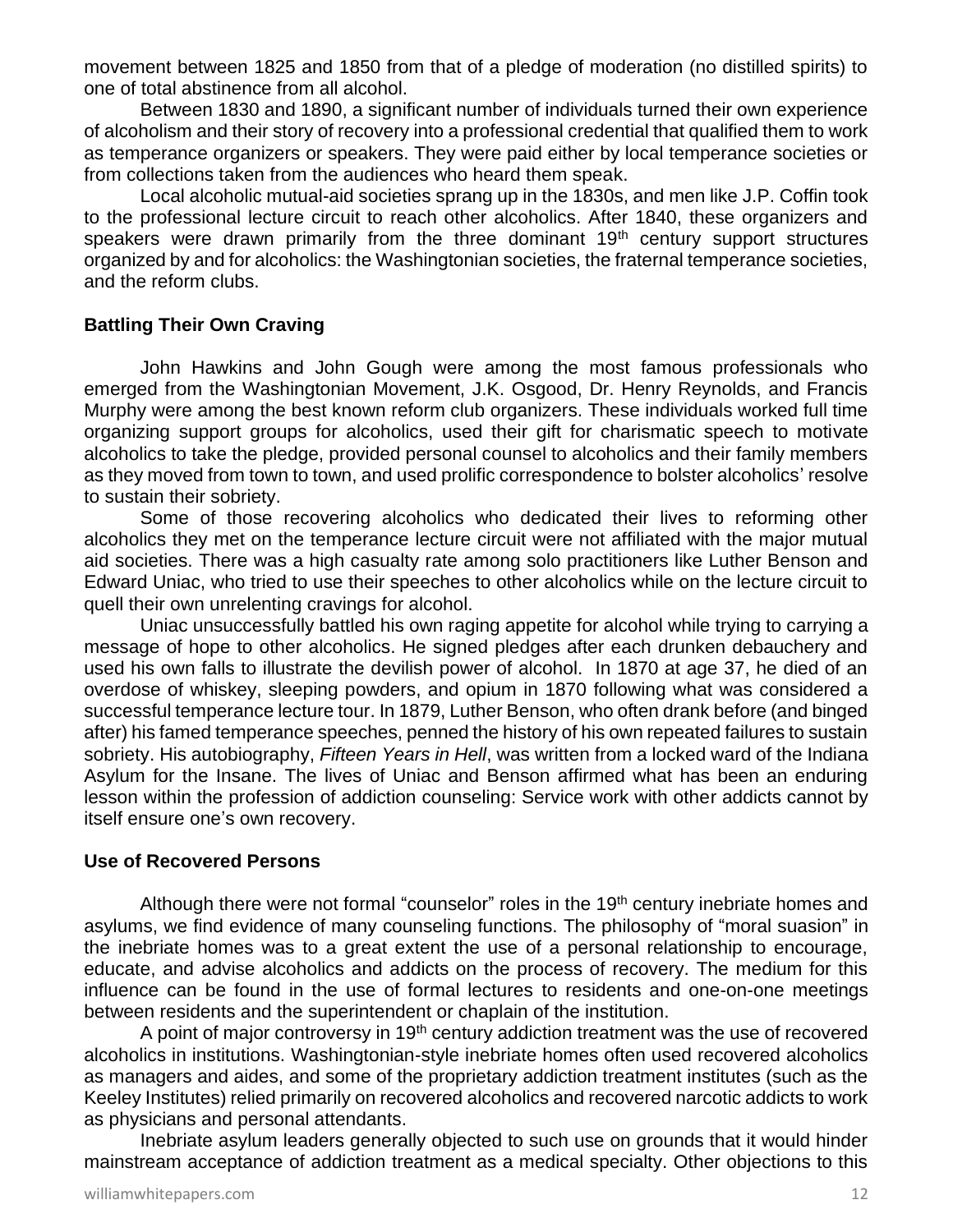practice are reflected in the following excerpt from an 1897 editorial by Dr. T.D. Crothers published in *The Journal of Inebriety*:

*Physicians and others who, after being cured, enter upon the work of curing others in asylums and homes, are found to be incompetent by reason of organic deficits of the higher mentality....The strain of treating persons who are afflicted with the same malady from which they formerly suffered is invariably followed by relapse, if they continue in the work any length of time.*

This view was to change dramatically in the  $20<sup>th</sup>$  century. The rise of the lay therapy movement of the early 20<sup>th</sup> century, the "AA Counselor" role of the 1940s, and the creation and evolution of the first fully professionalized alcoholism counselor roles in the 1950s and 1960s.

William White is the author of *Slaying the Dragon: The History of Addiction Treatment and Recovery in America,* from which this article is abstracted.

- Appes, W. (1992). *On Our Own Ground: The Complete Writings of William Apess, a Pequot.* Ed. by Barry O'Connell, Amherst: The University of Massachusetts Press.
- Berry, J. (1871). *UNIAC: His Life, Struggle, and Fall*. Boston: Alfred Mudge & Son.
- Benson, L. (1879). *Fifteen Years in Hell: An Autobiography.* Indianapolis: Douglas & Carlon.
- Cherrington, E. (1925-1926). Ed. *Standard Encyclopedia of the Alcohol Problem,* (Six Volumes). Westerville, Ohio, American Issue Publishing Company.
- Crothers, T.D. (1897). Reformed Men as Asylum Managers. *Quarterly Journal of Inebriety*, 19:79.
- Ferris, G. (1878). *The Life and Work of Francis Murphy and Dr. Henry A. Reynolds.* NY: Henry S. Goodspeed & Company.
- Gough, J. (1870). *Autobiography and Personal Recollections of John B. Gough.* Springfield, MA: Bill, Nichols & Company.
- Gough, J. (1881). *Sunlight and Shadow*. Hartford, Connecticut: A.D. Worthington Company.
- Gough, J. (1887). *Platform Echoes.* Hartford, Connecticut: A.D. Worthington & Co., Publishers. Hawkins, W. (1859). *Life of John W. Hawkins*. Boston: John P. Jewett and Company.
- Mancall, P. (1995). *Deadly Medicine: Indians and Alcohol in Early America*. Ithaca, NY: Cornell University Press.
- White, W. (1998). *Slaying the Dragon: The History of Addiction Treatment and Recovery in America*. Bloomington, IL: Chestnut Health Systems.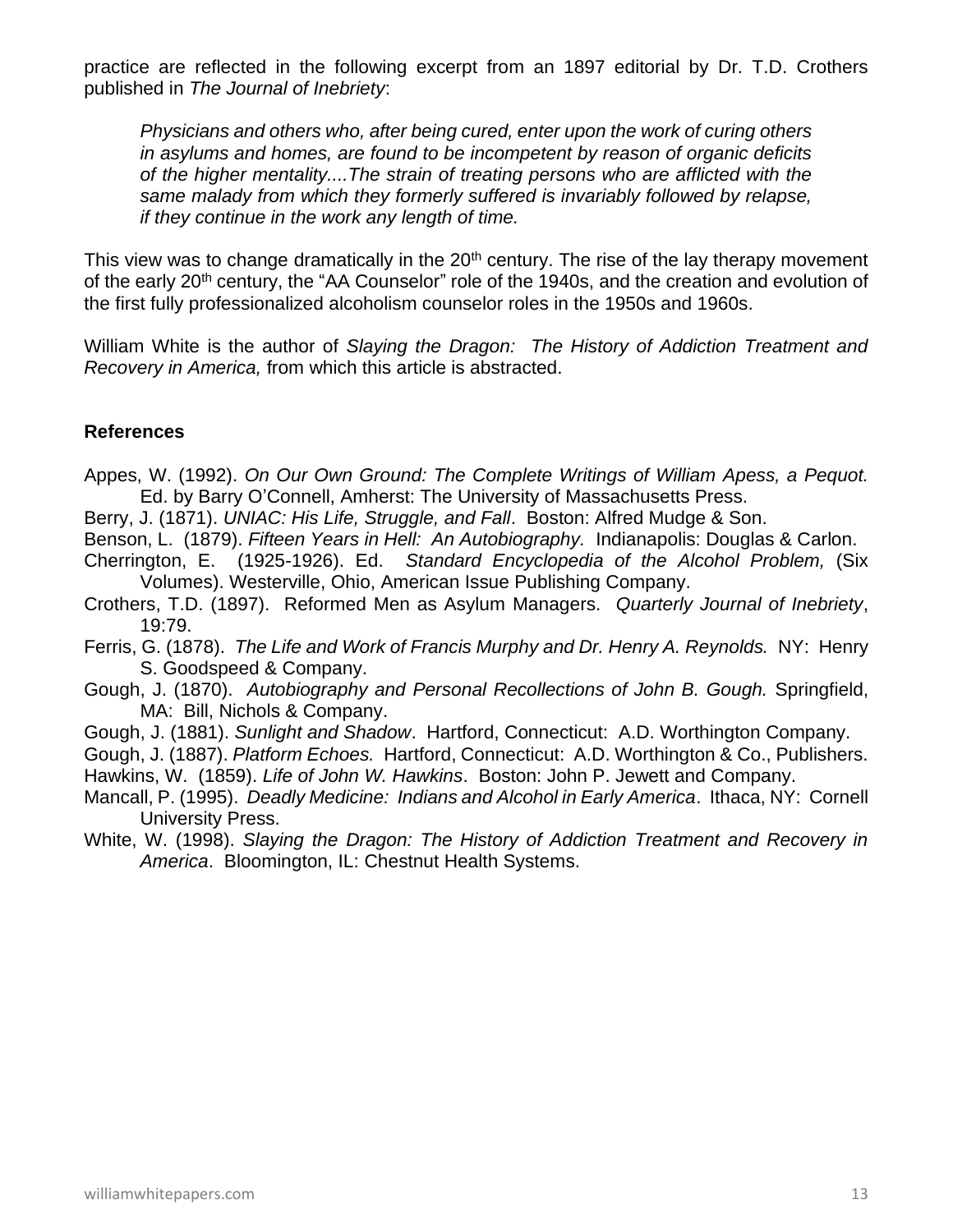# **White, W. (1999). From calling to career: The birth of addiction counseling as a specialized role.** *Counselor, 17***(6), 9-12.**

William L. White

*Fifth in a series on the history of addiction treatment, counseling, and recovery in America.*

In earlier articles we explored the rise and fall of  $19<sup>th</sup>$  century addiction treatment in America and met some of the first people who first performed the core functions of addiction counseling as it is practiced today. What was absent in the 19<sup>th</sup> century was a fully developed role of addiction counselor. This role emerged from the ashes of a collapsing inebriate asylum movement.

In this article, we will trace the rise of lay therapy in the early  $20<sup>th</sup>$  century, describe the evolution of this role within the mid-century alcoholism movement, and describe the formalization of this role in the 1950s in the "Minnesota Model" of chemical dependency treatment.

# **Lay Therapy Movement**

Boston's Emmanuel Church opened a clinic in 1906 that sought to integrate religion, psychology, and medicine in the treatment of various medical and nervous disorders. Over the following decade, the clinic developed special expertise in the treatment of alcoholism. It combined medical screening, individual and group counseling, classes, mutual support (the Jacoby Club), and special support provided by "friendly visitors" (recovered alcoholics). The latter element evolved into a system of "lay therapy" in which selected former patients in stable recovery received special training to provide the same therapy they had received.

The first seed of the lay therapy movement was sown by Courtenay Baylor, who was hired as a lay therapist at the Emmanuel Clinic in 1913 following his own treatment there by Dr. Elwood Worcester. Baylor is, to the best of this author's researches, the first person without traditional professional credentials to be employed full-time as an addiction therapist. He treated many alcoholics and then recruited, trained, and supervised some of his most capable patients to be lay therapists themselves. Some lay therapists trained at Emmanuel later provided therapy to alcoholics in what today would be called private practice.

A long line of noted lay therapists followed in the Baylor tradition, including Richard Peabody, Francis Chambers, William Wister, Samuel Crocker, Wilson McKay, and James Bellamy. Chambers deserves special mention; his enduring collaboration with the psychiatrist, Edward Strecker marks the first time that a lay therapist specializing in the treatment of alcoholism was integrated into a broader multi-disciplinary team within a traditional psychiatric hospital.

Through their various writings, Baylor, Peabody and Chambers formulated the core clinical technology of the practice of lay therapy in the treatment of alcoholism. The major elements arranging medical detoxification, eliciting a commitment to lifelong abstinence, negotiating a commitment to 60-100 hours of therapy, pledging mutual cooperation, contracting for mutual confidentiality, disclosing the therapist's personal story, eliciting the client's story, analyzing the inciting causes of the client's alcoholism, educating the client about alcoholism, giving the client reading assignments, creating a daily schedule for each client, training the client in relaxation techniques, utilizing hypnotic suggestion, and teaching each client how to reprogram his or her self-talk.

Works such as Baylor's *Remaking a Man* (1919) and Peabody's *The Common Sense of Drinking* (1933) were the first texts devoted to the structure and technique of alcoholism counseling. Peabody's book stands as one of the most influential 20<sup>th</sup> century books on alcoholism counseling.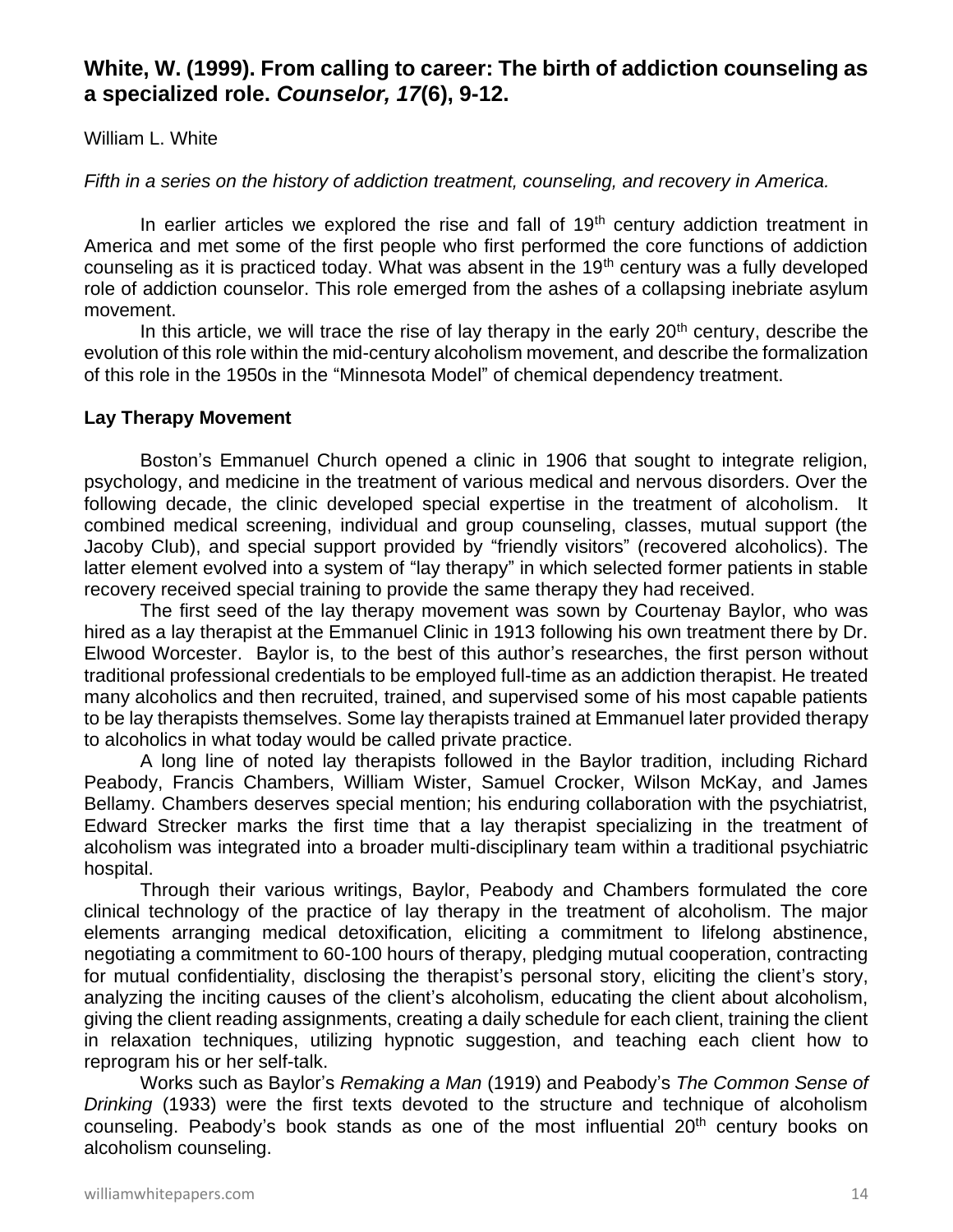Lay therapy in the Baylor-Peabody tradition continued into the early 1940s and helped legitimize alcoholism-focused therapy practices and the use of trained recovered people as "wounded healers." Most of the prominent lay therapists got sober before Alcoholics Anonymous was founded or got sober after 1935 without affiliation with A.A. Among those who got sober outside A.A. and who had traditional credentials within the helping professions, the most influential was Ray McCarthy, who pioneered many alcoholism therapy techniques in his work facilitating group therapy meetings at the Yale Clinics in the 1940s.

# **A.A. and Boundaries**

As Alcoholics Anonymous entered a period of explosive growth in the early 1940s, it was faced with how to construct its relationship with a host of "drying out" sanataria, public and private hospitals, state psychiatric hospitals, and newly emerging alcoholism treatment facilities. Some of the latter were launched by A.A. members/entrepreneurs or A.A. clubhouses and were frequently referred to by such names as AA Farms, AA Retreats, and Twelfth Step Houses.

The interest that A.A. was sparking in the treatment of alcoholism led to A.A. members being asked to work in such facilities as managers, physicians, psychologists, social workers and aides. (The role of lay therapist was declining through the 1940s, so we have no clearly defined equivalent to the counselor role at this point for those without professional training.) All of this raised questions about the relationship between an A.A. member's activities in A.A. and the member's employment in these new institutions.

Forsaking its own early vision to operate alcoholism treatment hospitals, A.A., through its Twelve Traditions, forged a position of cooperation without endorsement or affiliation with such institutions and began to articulate principles through which A.A. members could separate their roles in A.A. from their paid roles in treatment institutions. Even though A.A.'s co-founder, Bill Wilson, had himself turned down an offer to work as a lay therapist at the Charles B. Towns Hospital for the Treatment of Drug and Alcoholic Addictions, he was generally supportive of A.A. members who sought his advice on whether to except similar positions. Wilson's concern was that such employment not undermine the person's own recovery and that the member's actions in this paid role not injure A.A. as an organization.

What emerged were guidelines that prohibited the A.A. member working in the alcoholism field from speaking on behalf of A.A. and that required A.A. members to clearly delineate their A.A. activities from their paid activities as a social worker, psychologist, or lay therapist. With the clarification of such boundaries, Bill Wilson encouraged A.A. members to fill such roles. His support stemmed from his belief that it was important that alcoholics be able to find people in these new institutions who truly understood alcoholism and the process of recovery.

The boundaries between A.A. and treatment, and the differing roles of A.A. members and those employed in alcoholism treatment, were sorted out in the 1940s in older institutions that had begun cooperating with A.A. (e.g., Towns Hospital, the Chicago Washingtonian Home), in new alcoholism units (e.g., St. Thomas Hospital in Akron, Knickerbocker Hospital in New York), in new linkages being set up between A.A. and psychiatric hospitals (e.g., Rockland State Hospital, Manteno State Hospital), in new alcoholic "retreats" (e.g., High Watch, Alina Lodge), and in new facilities operated by members of A.A. clubhouses, (e.g., Twelfth Step House in New York, Friendly House in Los Angeles).

The conflicts that arose within High Watch and similar places helped distinguish the A.A. experience from what was coming to be called "treatment" and helped separate A.A. service activity from what was about to be christened "counseling."

# **A Replicable Counseling Model**

A synergy of innovation between three new A.A.-influenced treatment programs--Pioneer House (1948), Hazelden (1949), and Willmar State Hospital (1950)--produced what came to be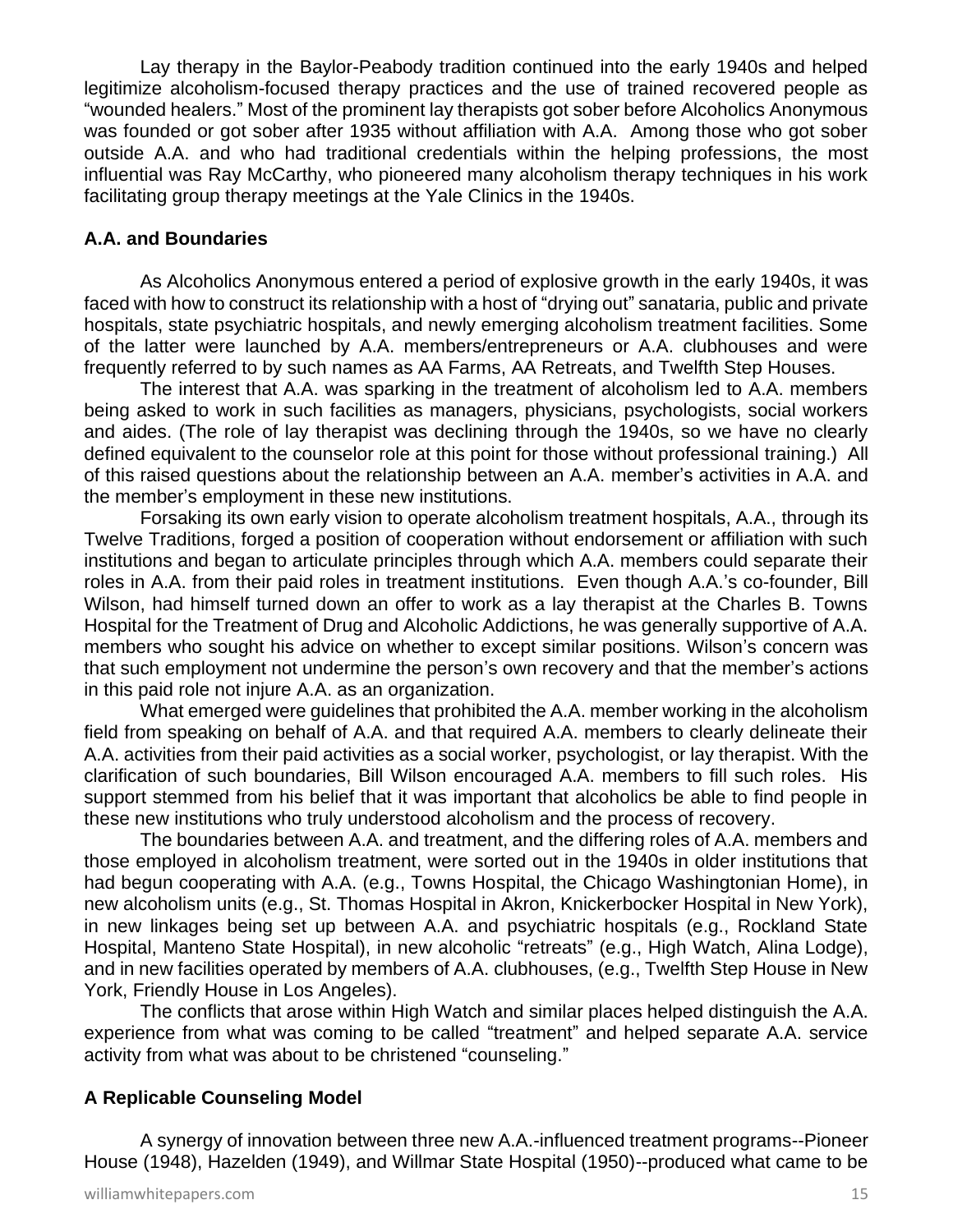called the Minnesota Model of chemical dependency treatment. As it evolved in through the 1950s and 1960s, this approach solidified into a highly replicable model of treatment.

What is important about this innovation for our story is that the role of counselor was at the heart of this model. The Minnesota Civil Service Commission's creation of the Counselor on Alcoholism title in 1954 marks a significant milestone in the history of addiction counseling. With the fading of the lay therapist role, this decision marked the rebirth and reformulation of a specialized role (profession) for those caring for alcoholics.

But Minnesota did more than bless a new job title. In the face of considerable criticism, it created a means of preparing recovered alcoholics to work as counselors, 2) integrated the alcoholism counselor into a interdisciplinary team of psychiatrists, psychologists, social workers, and clergy, and 3) helped separate the status and responsibilities of the professional alcoholism counselor from the status and responsibilities as an A.A. member.

Early Minnesota pioneers like Pat C., Lynn C., Otto Z., Fred E. and Mel B. helped define this new role before its widespread replication throughout the United States in the 1970s and 1980s. As the Minnesota Model spread, it was adapted and refined. Foremost among these changes was the growing delineation between 12-step work within A.A. and the activities of professional counseling. As these roles became more clearly demarcated, people also began filling counseling roles who brought family recovery backgrounds. Later, counselors came without personal or family recovery experience. Still later, people entered the field who were in recovery from addiction to alcohol and other drugs but were not involved in 12-step recovery.

This brought counselors with a great diversity of personal, educational, and professional backgrounds to work in the arena of addiction treatment B and led to debates about who was qualified to treat alcoholics and addicts. There was a growing consensus that achieving the goal of specialized treatment resources for addicts and their families was contingent on the full professionalization of the role of addiction counselor.

*Next: Milestones in the professionalization of addiction counseling in the modern era.*

William L. White is the Author of *Slaying the Dragon: The History of Addiction Treatment and Recovery in America*, from which this article is abstracted.

# **Source Materials**

- *A.A. Guidelines for A.A. Members Employed in the Alcoholism Field.* (ND). New York: General Service Office, Alcoholics Anonymous.
- Anderson, D. (Dwight) (1944). The place of the lay therapist in the treatment of alcoholics. *Quarterly Journal of Studies on Alcohol*, (September), pp. 257-266.
- Anderson, D. (Dan) (1954). *Alcoholism and the Willmar Treatment Program*. Millar, MN: Willmar State Hospital.
- Baylor, C. (1919). *Remaking a man.* NY: Moffat, Yard & Company.
- Bishop, J. (1945). *The glass crutch: The biographical novel of William Wynne Wister.* NY: Doubleday, Doran & Co., Inc.
- Heersema, P. (1942). Present role of alcoholics anonymous in the treatment of chronic alcoholism. *Minnesota Medicine*, 25:204-205 (March).
- Krystal, H. and Moore, R. (1963). Who is qualified to treat the alcoholic? *Quarterly Journal of Studies on Alcohol*, 27:449-59.
- McCarthy, K. (1984). Early alcoholism treatment: The Emmanuel movement and Richard Peabody. *Journal of Studies on Alcohol*, 45(1):59-74.

Peabody, R. (1936). *The common sense of drinking*. Boston: Little, Brown, and Company.

Spicer, J. (1993). *The Minnesota Model: The evolution of the interdisciplinary approach to addiction recovery.* Center City, Minnesota: Hazelden Educational Materials.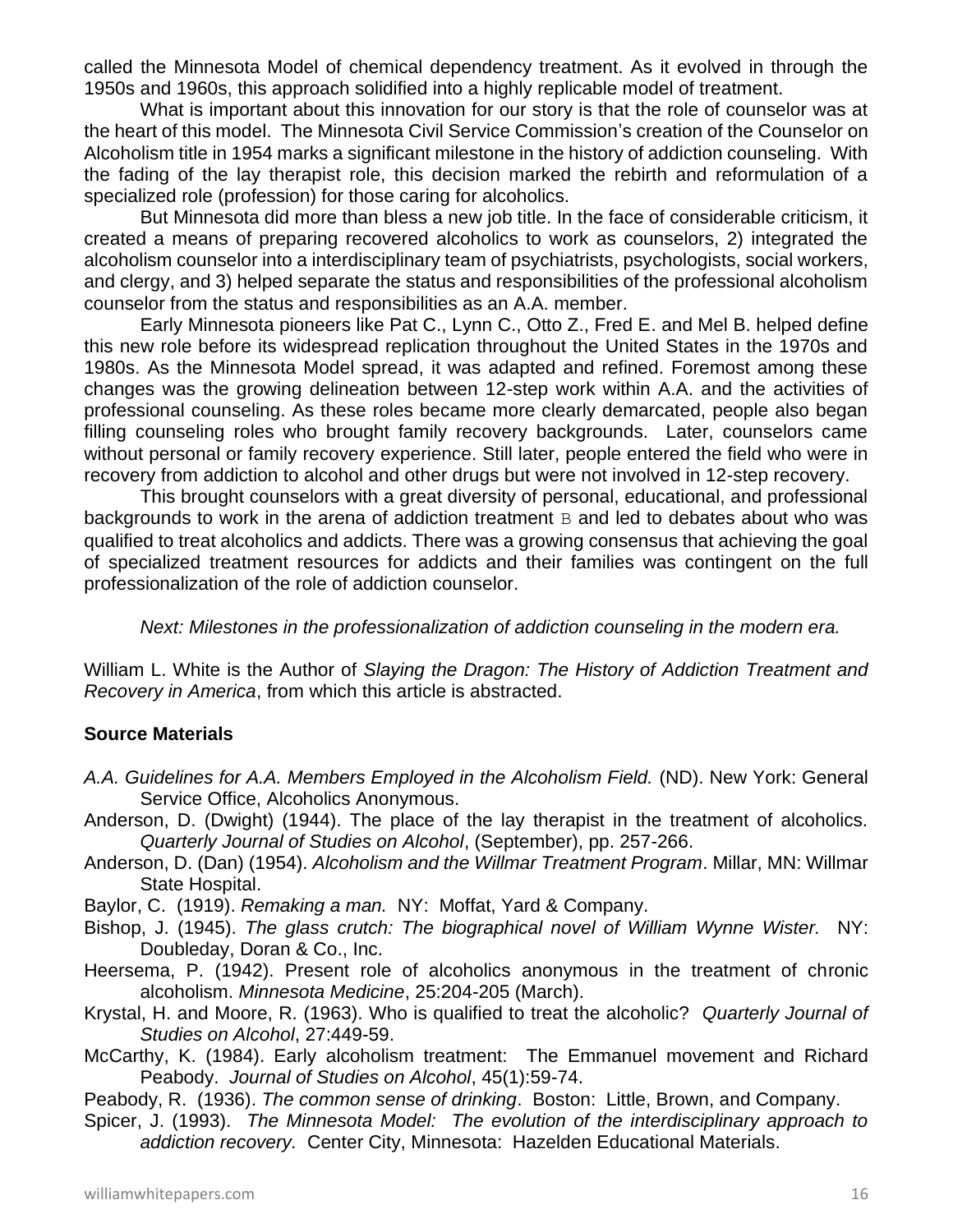- Strecker, E. and Chambers, F. (1938). *Alcohol: One man's meat*. New York: The MacMillan **Company**
- White, W. (1998). *Slaying the Dragon: The History of Addiction Treatment and Recovery in America*. Bloomington, IL: Chestnut Health Systems.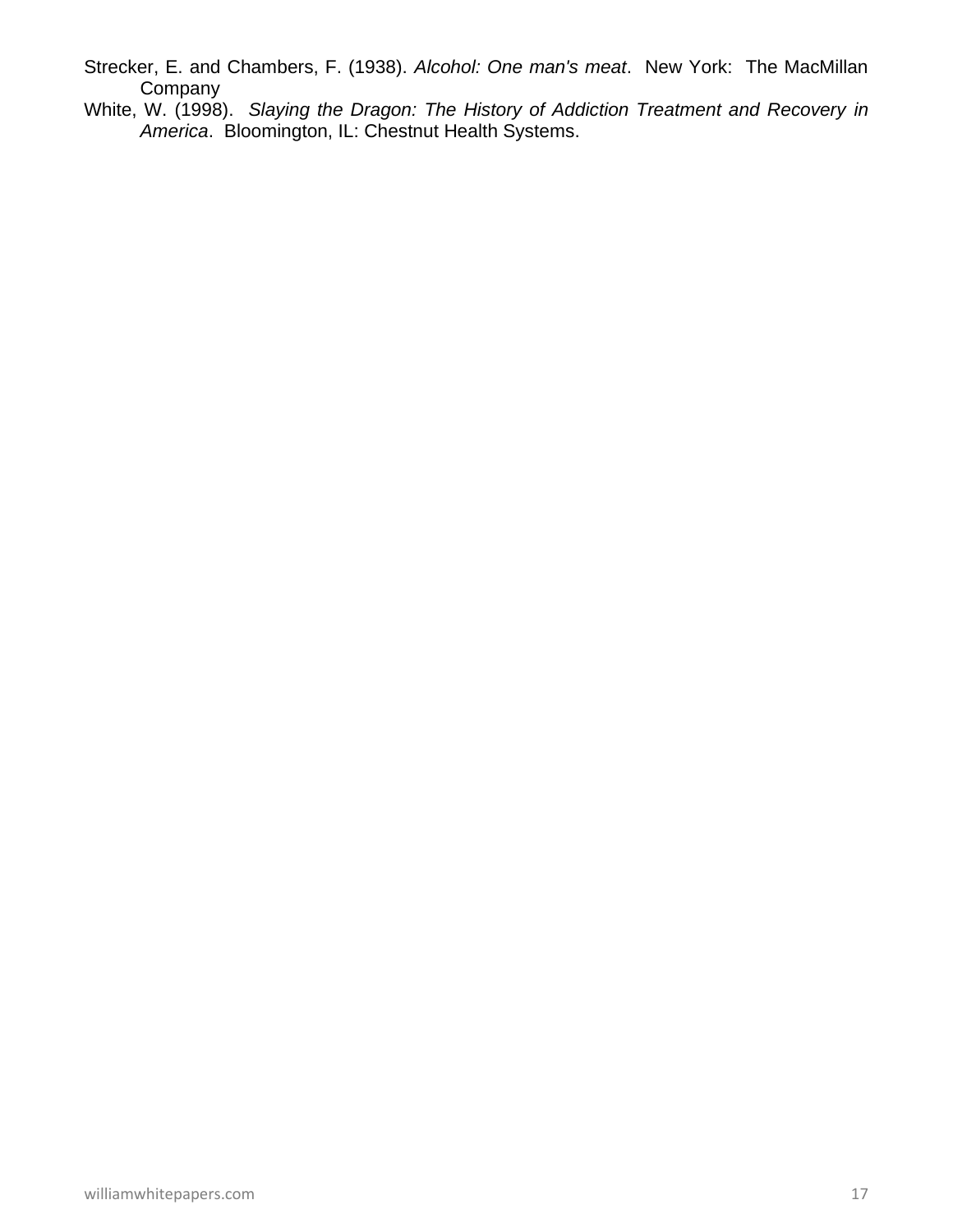**White, W. (2000). Addiction counseling: The birth and maturation of a new profession.**  *Counselor, 18***(1), 9-12.**

#### William L. White

*Sixth and final in a series on the history of addiction treatment, counseling, and recovery in America.*

In the first five articles of this series, we have explored the deep historical roots that underlie the modern practice of addiction counseling. We have traced these roots from the leaders of 18<sup>th</sup> century Native American cultural revitalization movements through the 19<sup>th</sup> century temperance missionaries and to those who toiled in the inebriate homes and inebriate asylums. We have visited the Emmanuel Clinic and met many noted lay therapists of the early  $20<sup>th</sup>$  century, and we noted the A.A.-influenced rise of the role of "counselor on alcoholism" within the Minnesota Model of the 1950s. We will pick up our story in the 1960s.

#### **Treatment Models and Treatment Funding**

Before a new profession of alcoholism or addiction counseling could fully emerge, there needed to be replicable models of treatment and an infrastructure to spread these models across the United States. Both of these requirements came together in the 1960s and early 1970s.

Replicable models of alcoholism treatment came from the residential model of alcoholism treatment birthed in Minnesota and from outpatient clinic models that had been developed in Connecticut and Georgia. Added to these was a new model of social setting detoxification pioneered in Canada as well as new designs for intervening with alcoholics in the workplace and in the criminal justice system (particularly for those arrested for impaired driving). There were three additional models that fully emerged in the 1960s to treat addiction to drugs other than alcohol: the therapeutic community first pioneered by Synanon, the development of methadone maintenance by Drs. Vincent Dole and Marie Nyswander, and a potpourri of individual, group and family therapies embraced under the rubric of "outpatient drug free counseling." With models of intervention defined, what was needed was a structure through which they could be widely disseminated to communities across America.

Early funding of services to treat those addicted to alcohol and other drugs came from multiple federal agencies and a smattering of states and municipalities. These coalesced in the early 1970s into a unique model of federal-state-local partnership, established initially by legislation pioneered by Senator Harold Hughes. This model that shaped addiction treatment for the next 30 years involved the flow of federal dollars from two institutes (the National Institute on Alcohol Abuse and Alcoholism and the National Institute on Drug Abuse) to designated state alcohol and drug treatment authorities, who in turn worked with local communities to plan, build, operate, monitor and evaluate addiction treatment centers. Within a few short years, addiction treatment programs spouted up from one end of the country to the other. A controversy that quickly arose in this process involved the question of who was qualified to treat the alcoholics and addicts who would be served by these new facilities. The goals to accredit these programs at a national level and license these programs at the state level hinged on this question of who was competent to treat addiction.

#### **Birthing a New Profession**

Although the State of Minnesota created a civil service position entitled "counselor on alcoholism" in 1954, it would be many years before such a position would emerge as a recognized profession. It became quickly apparent to officials at NIAAA and NIDA that they were ready to do battle against alcohol and other drug addictions with no army to launch this effort.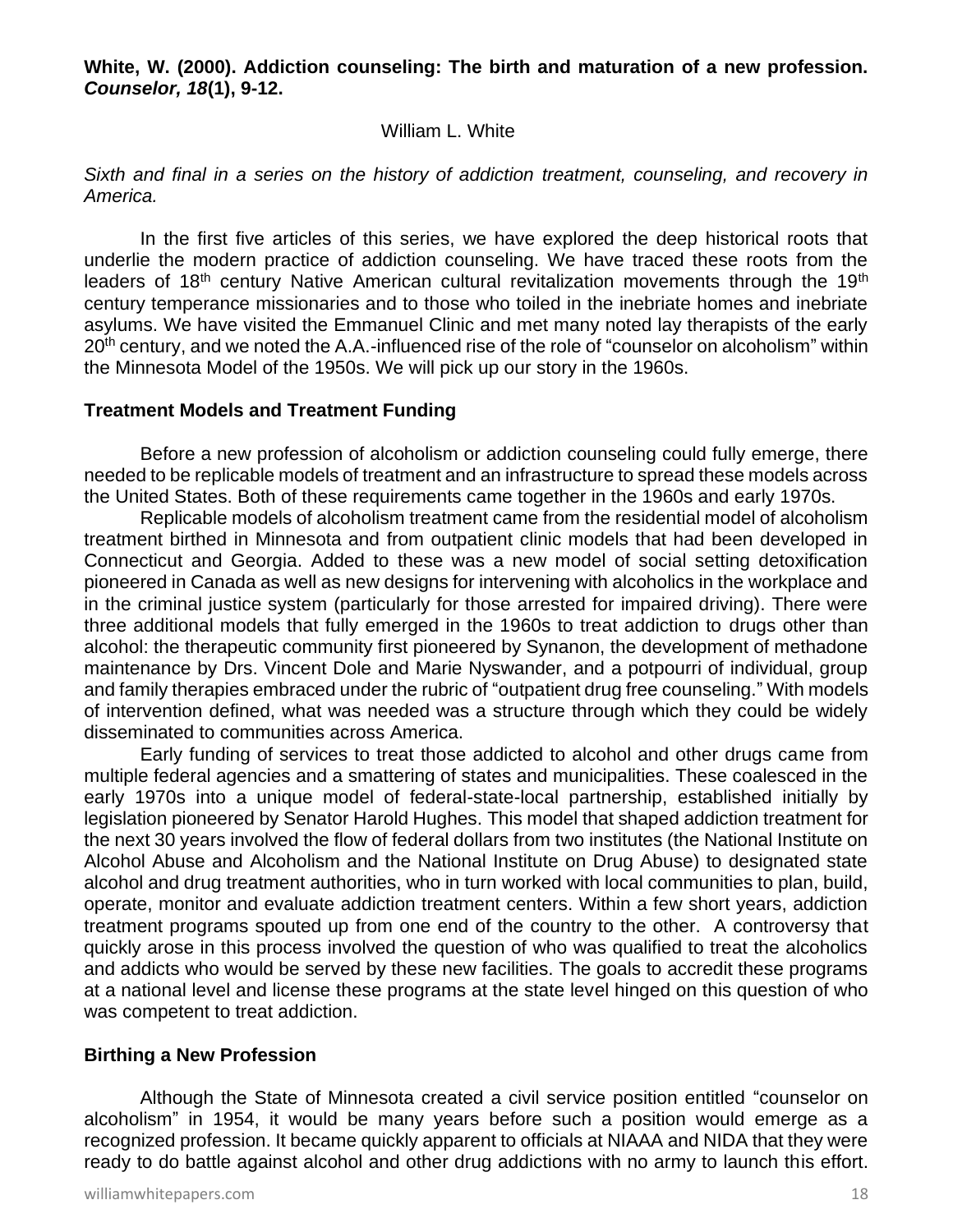Because so many of the grass roots treatment models utilized people in recovery who often had more prior contact with penal institutions than educational institutions, the challenge was how to prepare and professionalize this indigenous workforce while blending it with a growing array of other professionals entering the field who also brought no specialized training in addiction treatment. The initial answer was to create two national training systems (one for alcoholism counselors, the other for drug abuse counselors) that would conduct training needs assessments, write training curricula, train trainers, deliver and evaluate training, and encourage states to begin the process of developing credentialing and certification systems to elevate this energetic but rather motley assortment of people into a professional workforce. Such milestone studies as the Littlejohn Report and the Birch and Davis Report laid the groundwork for the state and national alcoholism and drug abuse counselor certification efforts that would follow. The NIAAA- and NIDA-spawned training systems helped prepare many people who had worked within earlier federally-supported alcoholism and drug abuse counseling programs, particularly those supported by the Organization for Economic Opportunity (OEO) and the National Institute on Mental Health (NIMH), as well as new generations of workers entering the field of addiction treatment. These top-down efforts were also accompanied by grass roots efforts to organize and train alcoholism and drug abuse counselors by state, regional and national counselor associations. Other elements of the field's professional infrastructure also began to emerge: academic and free-standing addiction counseling training programs, organizations that specialized in addiction research, and a growing body of addiction-related books, journals and newsletters.

Because so many of the early counselors were recovering and were working in roles that were ill-defined and for which they had been ill-prepared, a great deal of early focus in the 1970s was on mastering a basic level of knowledge about counseling, delineating one's role as a recovering person from one's role as an addictions counselor, and managing issues of self-care in an era when excessive hours was the norm. There were many counselors who had few qualifications other than their own sobriety, and, in some cases, this was fragile and of short duration. When isolated relapses did occur, they were wrenching experiences for not only those who relapsed but also for their fellow staff and clients who had to make their own painful sense of such episodes. In light of the lack of training, short lengths of sobriety, and minimal formal supports, it is amazing in retrospect just how few relapses there were and how many of these early pioneers in this "new profession" went on to make significant contributions to the field.

There were two debates that dominated the late 1960s and 1970s. The first was the question of who was qualified to treat alcoholics and addicts. This oft-heated debate pitted the recovered "paraprofessional" (or less pejoratively, "professional by experience") against the academically training and licensed psychiatrist, psychologist and social worker. A related and much more acrimonious debate involved the question of whether the treatment of alcoholism and other drug addictions should be brought under a single conceptual and administrative umbrella. This debate continued well into the 1980s before most treatment agencies, professional associations and credentialing/certification bodies in the field moved towards integrating these disorders under such rubrics as chemical dependency, substance abuse, or addiction.

One organization stood in the middle of all of these changes marking the birth of addiction counseling as a professional role.

# **NAADAC's Founding and Coming of Age**

When Matt Rose, Robert Wayner, Jay Cross, W.W. Williams, Richard Kite, Fenton Moss, and James Towlerton founded the National Association of Alcoholism Counselors and Trainers (NAACT) in Atlanta in 1972, it is doubtful that any of them could have envisioned their small group evolving into what NAADAC has become today. What NAADAC did through the leadership of people like Mel Schulstad and countless other individuals was forge an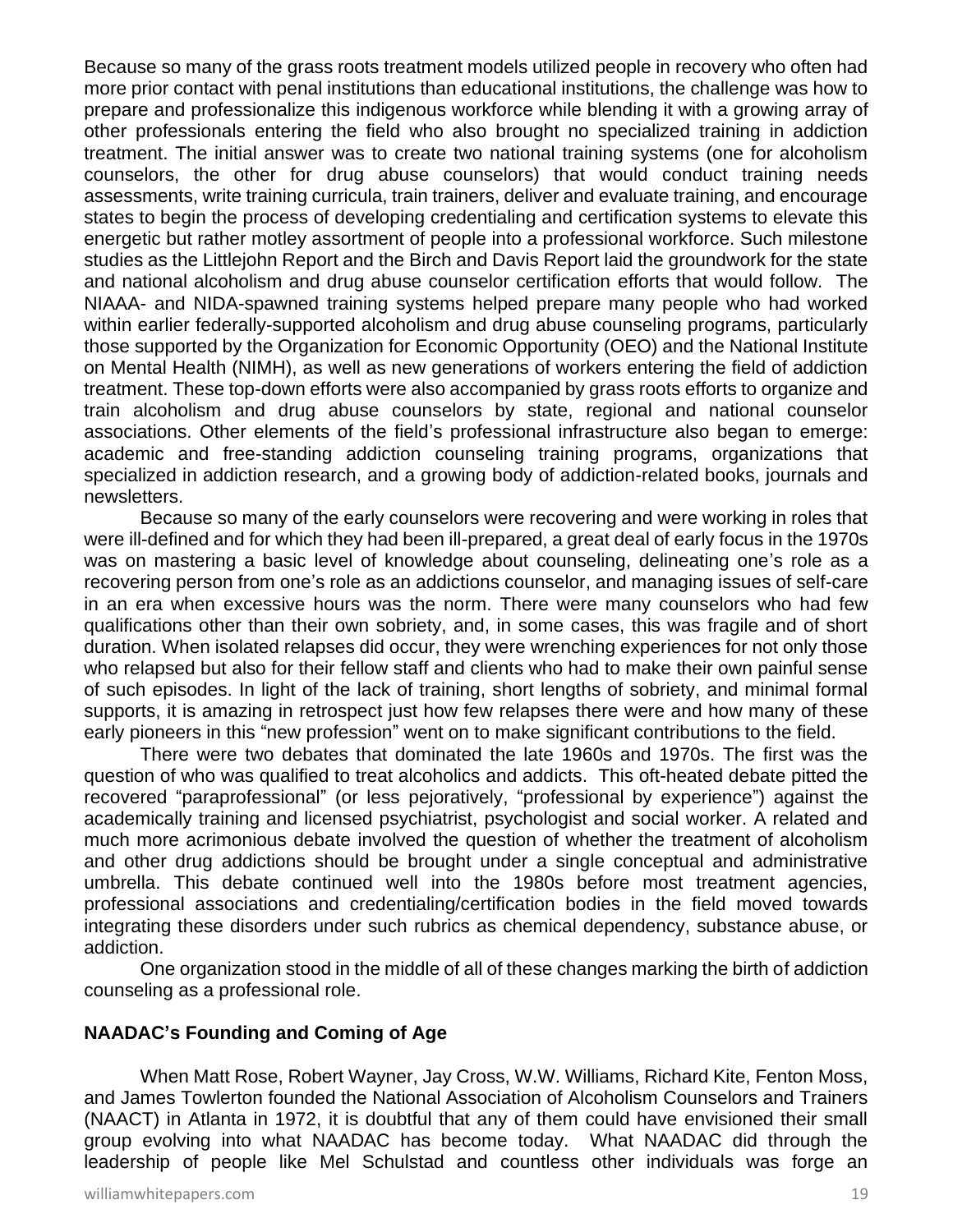organization that could support addiction counselors across the country and provide a way for those counselors to speak with one voice on important public policy issues. NAADAC through the work of its members, its board, and its six executive directors (Matt Rose, Doug Harton, Ed Riordon, David Oughton, Steve Kreimer, and Linda Kaplan) helped build a new profession of addiction counseling and then bring credibility to that profession by defining ethical standards of practice, keeping its members professionally informed via its newsletter and journal, and by sustaining its training, credentialing, and advocacy activities. The work that NAADAC performed at a national level was mirrored in the development of state addiction counselor associations. Collectively, these associations oversaw the movement of addiction counselors from their status of "paraprofessional" pariahs to accepted members of multidisciplinary behavioral health teams.

# **Challenges**

Addiction counseling is evolving dynamically within a turbulent cultural ecosystem that threatens to demedicalize and restigmatize addiction to alcohol and other drugs. Today's addiction counselor is being asked to do a greater number of things within time frames that would have been incomprehensible only a decade ago. While fighting not to be drowned in paperwork, today's counselor is faced with clients who are bringing multiple problems of great intensity and duration and significant personal and environmental obstacles to recovery. Today's counselor is being asked to integrate into his or her practice new clinical breakthroughs (pharmacological adjuncts, manual-guided therapies, gender and cultural adaptations) that seem to be emerging with lightning speed. All of these demands are unfolding within agencies that are being caught up in a frenzy of mergers and service integration initiatives that threatens to dilute if not corrupt the core technology of addiction counseling. The central challenge is how addiction counselors can "keep their eyes on the prize" in the midst of such turbulence.

#### **Looking Back and Forward**

In looking back over the history we have shared in this series, it is perhaps appropriate to ask what the modern addiction counselor has provided that did not exist before. There are many potential answers to this question that would focus on the special knowledge and skills of the addiction counselor, but I would suggest an answer that lies in another arena. What addiction counselors brought to the alcoholic and addict that had not existed in any sustained way was a helping relationship that was free of contempt. Contempt, often mutual, had for well over a century marred the relationship between addicts and traditional professional helpers. What the new profession of addiction counseling brought to this relationship was not only specialized knowledge and skill but a relationship based on moral equality and emotional authenticity. The profession of addiction counseling and the larger treatment enterprises in which this profession is embedded face significant threats to their character and existence as we enter a new century and millennium. What must not be lost in the turbulent days ahead is the respect and mutual vulnerability that lies at the core of the relationship between addiction counselors and those they serve.

This last May at the NAADAC meeting in Philadelphia, I had the opportunity to present to the membership some of the lessons that I thought could be drawn from the history of addiction treatment and recovery in America. I close this series with my final remarks from that presentation.

*I have spent more than thirty years with this imperfect instrument we call addiction treatment, but I reach this milestone more convinced than ever that, at its best, it can transform individuals, families and communities. The privilege of participating in this process of rebirth is the most sacred dimension of what we do. It is that power within which we must remain centered and, if the field should ever lose its*